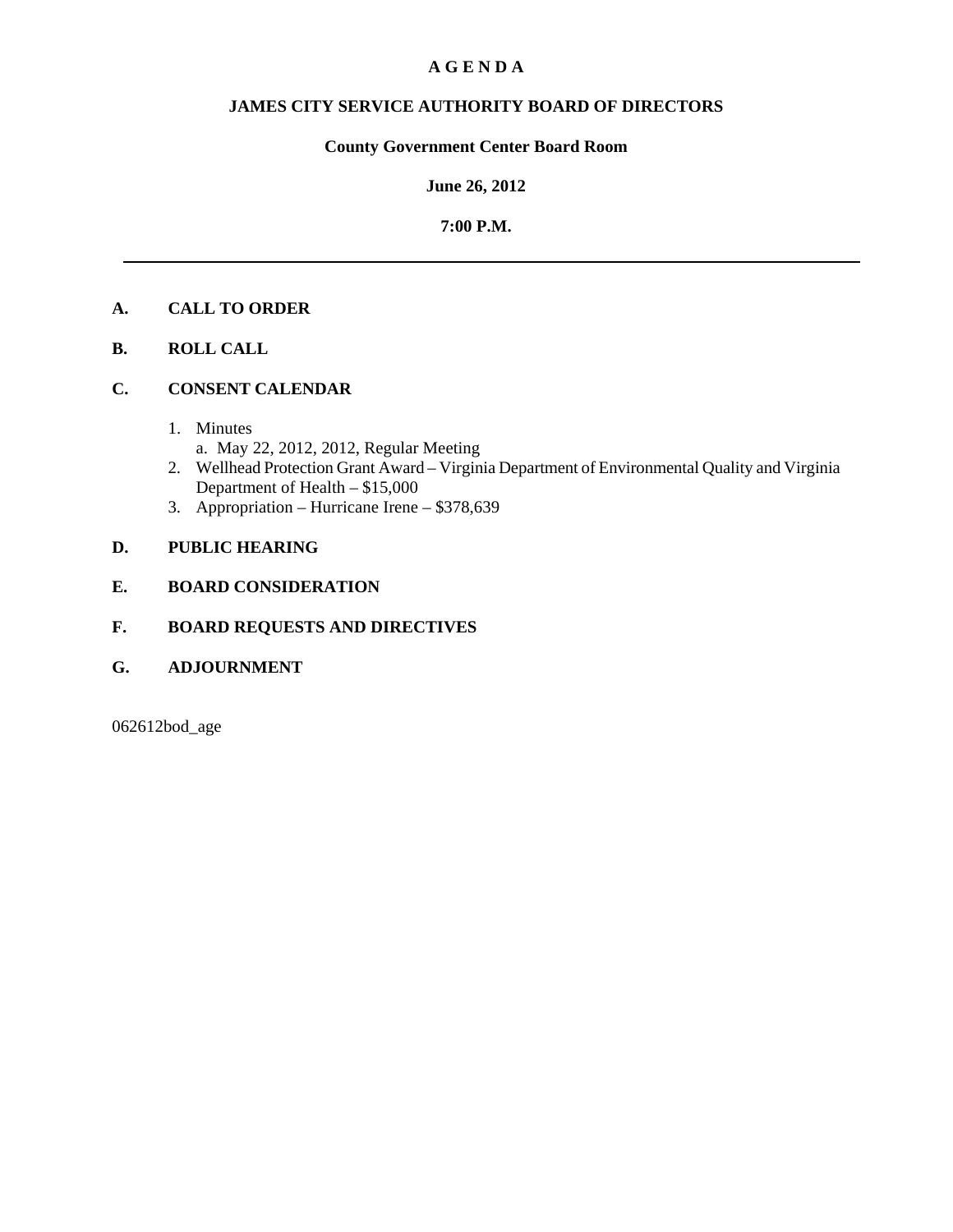#### AGENDA ITEM NO.

AT A REGULAR MEETING OF THE BOARD OF DIRECTORS OF THE JAMES CITY SERVICE AUTHORITY, JAMES CITY COUNTY, VIRGINIA, HELD ON THE 22ND DAY OF MAY AT 7:00 P.M. IN THE COUNTY GOVERNMENT CENTER BOARD ROOM, 101 MOUNTS BAY ROAD, JAMES CITY COUNTY, VIRGINIA.

## A. CALL TO ORDER

## B. ROLLCALL

James G. Kennedy, Chairman James 0. Icenhour, Jr., Vice Chairman Mary K. Jones W. Wilford Kale, Jr. John J. McGlennon

Robert C. Middaugh, Secretary Leo P. Rogers, County Attorney Larry M. Foster, General Manager

## C. CONSENT CALENDAR

1. Minutes a. April24, 2012, Regular Meeting

Mr. McGlennon made a motion to approve the Consent Calendar.

## D. PUBLIC HEARINGS

## 1. Vacation of James City Service Authority (JCSA) Urban Easement in Settlers Market in New Town

Mr. Foster advised the Board that this matter was advertised as a public hearing on a proposed vacation of easements in the Settlers Market development as requested by FCP Settlers Market, LLC, the new owners/developers. He stated that the easements are located on a parcel at 4600 Casey Boulevard. He stated that the easements are requested to be vacated as a result of redevelopment of the project. He stated that it was determined that the vacation of the easements will not have any negative impact to the James City Service Authority (JCSA). Mr. Foster also stated that the water line that was installed will be relocated at the expense of the applicant.

Mr. Icenhour asked if this process would allow them to start construction.

Mr. Foster responded yes.

Mr. Kennedy opened the public hearing. No one spoke. Mr. Kennedy closed the public hearing.

Mr. McGiennon made a motion to approve the resolution.

On a roll call vote, the vote was: AYE: McGiennon, Icenhour, Kale, Jones, Kennedy (5). NAY: (0).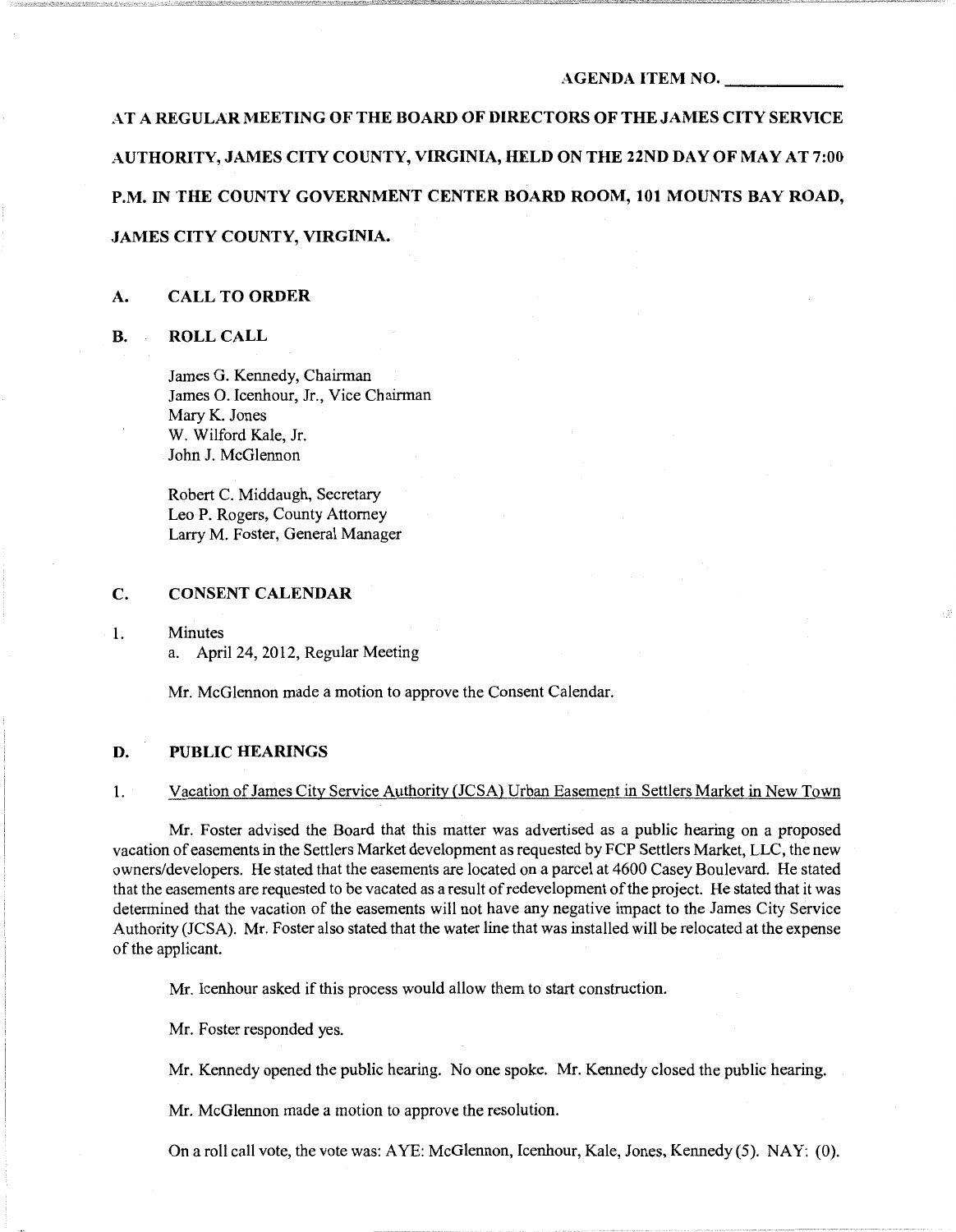## **RESOLUTION**

#### VACATION OF JAMES CITY SERVICE AUTHORITY (JCSA) URBAN EASEMENT

### IN SETTLERS MARKET IN NEW TOWN

- WHEREAS, FCP Settlers Market, LLC, the owners/developers of Settlers Market in New Town, has requested that the James City Service Authority {JCSA) extinguish portions of an easement in the Settlers Market development at 4600 Casey Boulevard to accommodate an adjustment in the building layout of the project; and
- WHEREAS, PCP Settlers Market, LLC has agreed to pay the cost of relocating the waterline that is located within the easement area to be extinguished and the JCSA has determined that extinguishing the easements as proposed by PCP Settlers Market, LLC is acceptable.
- NOW, THEREFORE, BE IT RESOLVED that the Board of Directors of the James City Service Authority, James City County, Virginia, having conducted the required public hearing, authorizes the General Manager to sign the appropriate documents to extinguish the unnecessary easement areas as identified on a plat prepared by AES Consulting Engineers, dated February 15,2012, and located on James City County Real Estate Tax Map Parcel No. 3843300001A.

## **E. BOARD CONSIDERATIONS**

#### 1. Changes to the Regulations Governing Utility Service - Sewer Retail Service Rates

Mr. Foster advised the Board that the proposal officially approved amendments to the JCSA regulations that would change the sewer rate from \$2.80 per 1,000 gallons of metered water to \$3.22. He stated that the proposed rate change would increase revenues for the JCSA by an estimated \$750,000 and that those funds would be used to address sewer infrastructure deficiencies associated with the consent order.

Ms. Jones asked Mr. Foster to review discussion at the Apri130, 2012, work session regarding rate increase alternatives.

Mr. Foster responded that the options were to issue bonds or to pay for the consent order deficiencies on a pay-as-you-go basis. Either option would require an increase in revenues to pay for the cost of the improvements. He stated that the Board left it open on how they wanted to address the fmancing. Mr. Foster stated that he recommended the pay-as-you go method. Mr. Foster stated that JCSA is preparing a rehabilitation plan that will be sent to the Department of Environmental Quality for approval; the plan will defme the rehabilitation projects and a schedule for the rehabilitation effort. He stated that it is a long-term project with estimated costs of \$60 million over a 20-year period. This is the first step in generating the additional revenues.

Mr. McGlennon stated that the Board had no choice but to adjust the rates in order to cover the expenses needed to address the Consent Order to improve the infrastructure. Mr. McGlennon made a motion to approve the resolution.

On a roll call vote, the vote was: AYE: McGlennon, Icenhour, Kale (3). NAY: Jones, Kennedy (2).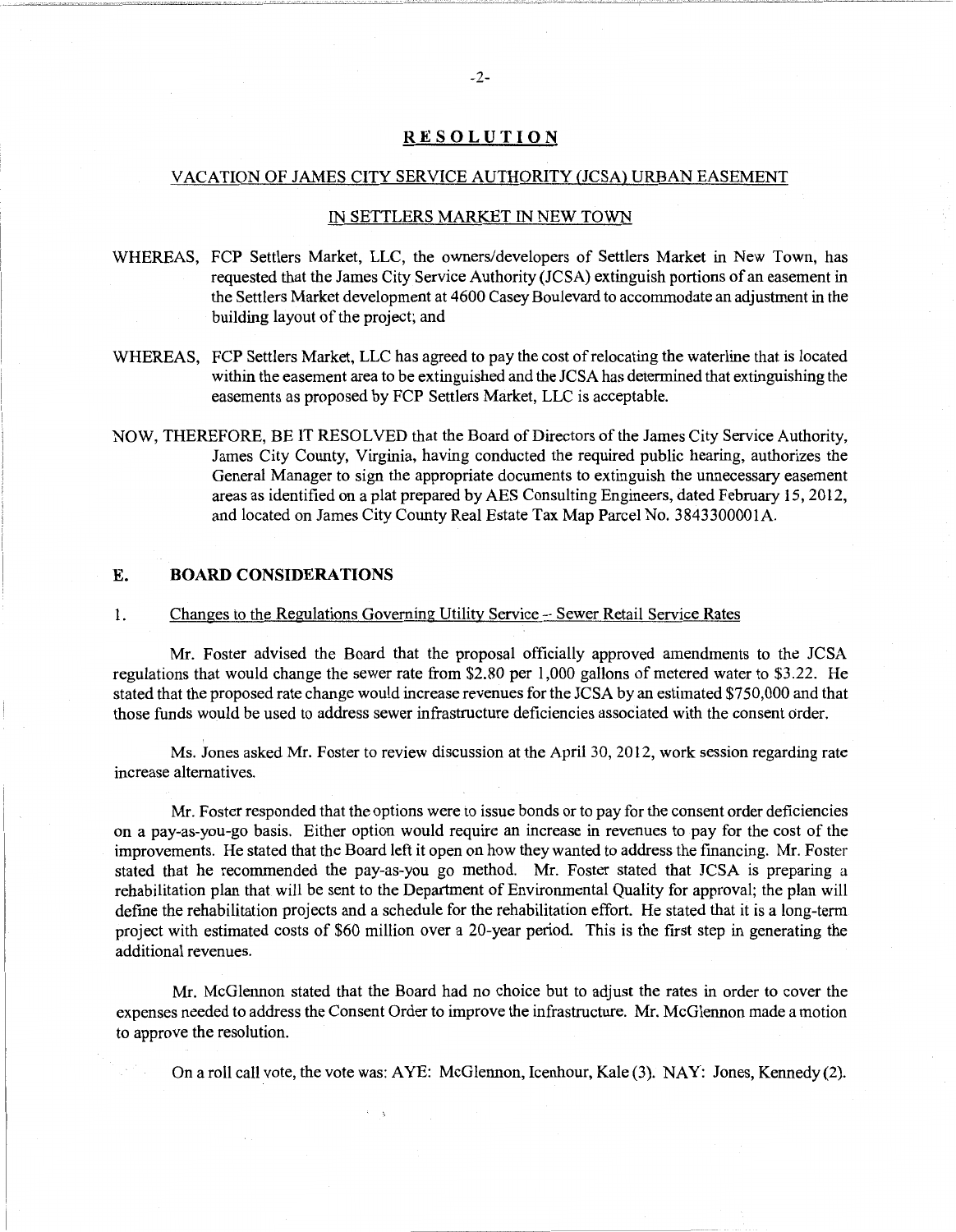## **RESOLUTION**

## CHANGES TO THE REGULATIONS GOVERNING UTILITY SERVICES-

### SEWER RETAIL SERVICE CHARGES - JAMES CITY SERVICE AUTHORITY (JCSA) -

## FISCAL YEAR 2013 BUDGET

WHEREAS, the Board of Directors of the James City Service Authority (JCSA) conducted a public hearing on April24, 2012, for a proposed change to the Regulations Governing Utility Service.

NOW, THEREFORE, BE IT RESOLVED that the Board of Directors of the James City Service Authority, James City County, Virginia, hereby adopts the change to Section 32, General Rate Policy and Rate Schedule, Regulations Governing Utility Service as summarized below, which will become effective for all bills mailed on or after July 1, 2012:

- B. Wastewater Charges
	- 5. Retail service rates.
		- (a) Metered water source.

Charge for all collection and treatment of wastewater.

|                                         | <b>Current Rate</b> | <b>FY 13 Proposed Rate</b> |
|-----------------------------------------|---------------------|----------------------------|
| Volume<br>Per 1,000 gallons of          | Collection          | Collection                 |
| water consumed                          | \$2.80              | \$3.22                     |
| Per 100 cubic feet of<br>water consumed | ፍን በዓ               | \$2.41                     |

BE IT FURTHER RESOLVED that the proposed amendment be made part of this resolution.

Mr. McGlennon asked if it was possible to rescind the vote.

Mr. Rogers responded yes, but it would need to be done by a member who voted in favor of the matter.

Mr. McGlennon inquired of Supervisor Kennedy and Supervisor Jones on how they intended to pay for the improvements without raising rates.

Mr. Kennedy responded that he raised some of the issues during the work session.

Ms. Jones responded that Mr. Foster discussed that there are other options and expressed that she would like to explore those options rather than passing on an increase to the citizens. Ms. Jones stated that she intends to vote in favor of the overall budget, but at this time she is not comfortable voting for a fee increase.

Mr. McGlennon stated that the Board talked about the possibility of bonding. He stated that bonds have to be repaid. Mr. McGlennon asked Mr. Foster if he would review the fmancing options discussed at the April 30, 2012, work session.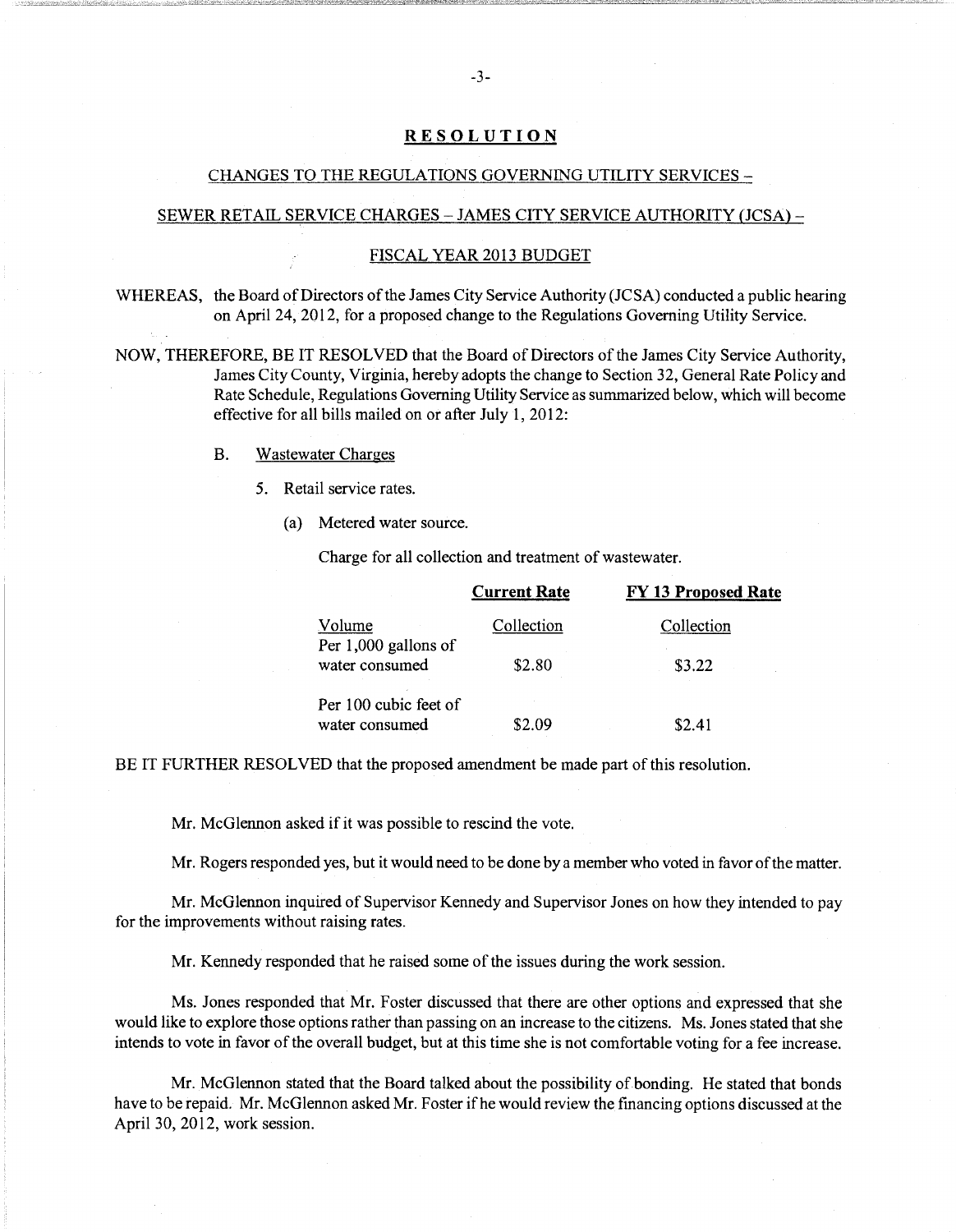Mr. Foster responded that he reviewed projected estimates and with \$750,000 available in new revenue from the proposed increase in sewer rates, the JCSA would be able to offset the debt requirements of \$7 to \$8 million. He stated that the challenge is not whether the County funds the improvements through the operating funds on a pay-as-you-go basis or if they are funded through a bond issue, additional funds will be required to offset the additional costs to address the Consent Order.

Mr. Kennedy inquired if all of the regulations have been approved by the Environmental Protection Agency (EPA).

Mr. Foster responded that the JCSA is under an oversight from the Department of Environmental Quality, which is working under the guidance of the U.S. Environmental Protection Agency. He stated that the rehabilitation plan will be submitted in the spring of 2013. The approach is to start generating additional revenue in order to have cash flow to address the construction projects.

Mr. Kale made the observation that if the JCSA funded the Consent Order projects with bonds, the JCSA would still have to raise fees sooner than later to cover repayment of the bonds.

Mr. Foster stated that would be true.

Mr. McGlennon stated that he was not going to rescind his vote.

2. Resolution of Appropriation- James City Service Authority- Fiscal Year 2013 Budget

Mr. Foster advised the Board that the resolution establishes the FY 2013 budget parameters.

Mr. Kale made a motion to approve the resolution.

On a roll call vote, the vote was: AYE: McGlennon, Icenhour, Kale, Jones, Kennedy (5). NAY: (0).

#### **RESOLUTION OF APPROPRIATION**

#### JAMES CITY SERVICE AUTHORITY (JCSA)- FISCAL YEAR BUDGET 2013

WHEREAS, the General Manager has prepared a proposed budget for the fiscal year beginning July 1, 2012, and ending June 30, 2013; and

WHEREAS, the Board of Directors has considered said budget and does now propose to adopt the budget.

NOW, THEREFORE, BE IT RESOLVED by the Board of Directors of the James City Service Authority, James City County, Virginia, that the following amounts are hereby adopted and appropriated for operations and activities in the amounts as shown below:

1. The following amounts are hereby appropriated in the **Water Fund:** 

Water Fund - Revenue: Service Charges S7,192.612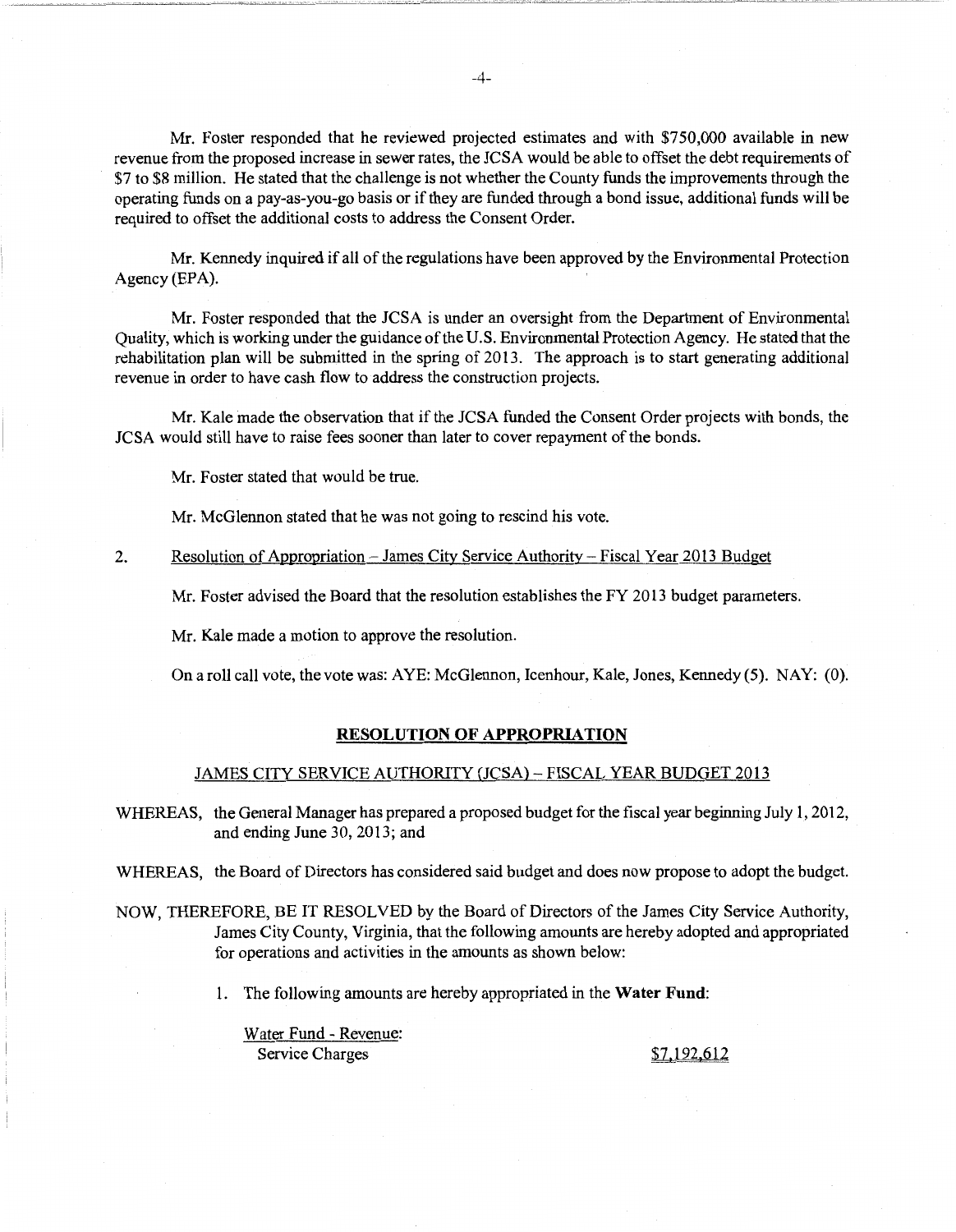| Water Fund - Expenditures:            |             |
|---------------------------------------|-------------|
| <b>Administration Fund Allocation</b> | \$2,666,997 |
| Operations and Maintenance            | 3,091,171   |
| Capital Equipment Outlay              | 49,500      |
| Debt Service Fund                     | 1,380,944   |
| <b>PDA Operating Costs</b>            | 4,000       |
|                                       | \$7.192.612 |

2. The following amounts are hereby appropriated in the **Sewer Fund:** 

| Sewer Fund - Revenue:                 |             |
|---------------------------------------|-------------|
| Service Charges                       | \$6,458,548 |
| Sewer Fund - Expenditures:            |             |
| <b>Administration Fund Allocation</b> | \$3,682,997 |
| Operations and Maintenance            | 1,691,291   |
| Grinder Pump Expenses                 | 313,860     |
| Capital Equipment Outlay              | 20,400      |
| CIP Transfer - DEQ Consent Order      | 750,000     |
|                                       | \$6,458,548 |

3. That the following amounts are hereby appropriated for the funds as indicated below:

| ADMINISTRATIVE FUND                   |             |
|---------------------------------------|-------------|
| Revenues:                             |             |
| Allocated to Water Fund               | \$2,666,997 |
| Allocated to Sewer Fund               | 3,682,997   |
|                                       | \$6,349,994 |
|                                       |             |
| Expenditures:                         |             |
| Personnel Expenses                    | \$4,499,183 |
| <b>Operating Expenses</b>             | 1,706,811   |
| Capital Outlay                        | 144,000     |
|                                       | \$6,349,994 |
|                                       |             |
| <b>CAPITAL IMPROVEMENTS PROGRAM</b>   |             |
| Revenues:                             |             |
| <b>Water Facility Charges</b>         | \$1,952,200 |
| Sewer Facility Charges                | 1,364,160   |
| Sewer Fund Transfer-DEQ Consent Order | 750,000     |
|                                       | \$4,066,360 |
|                                       |             |
| Expenditures:                         |             |
| Water Supply                          | \$2,113,000 |
| Sewer System Improvements             | 1,703,360   |
| Other Projects                        | 250,000     |
|                                       | \$4,066,360 |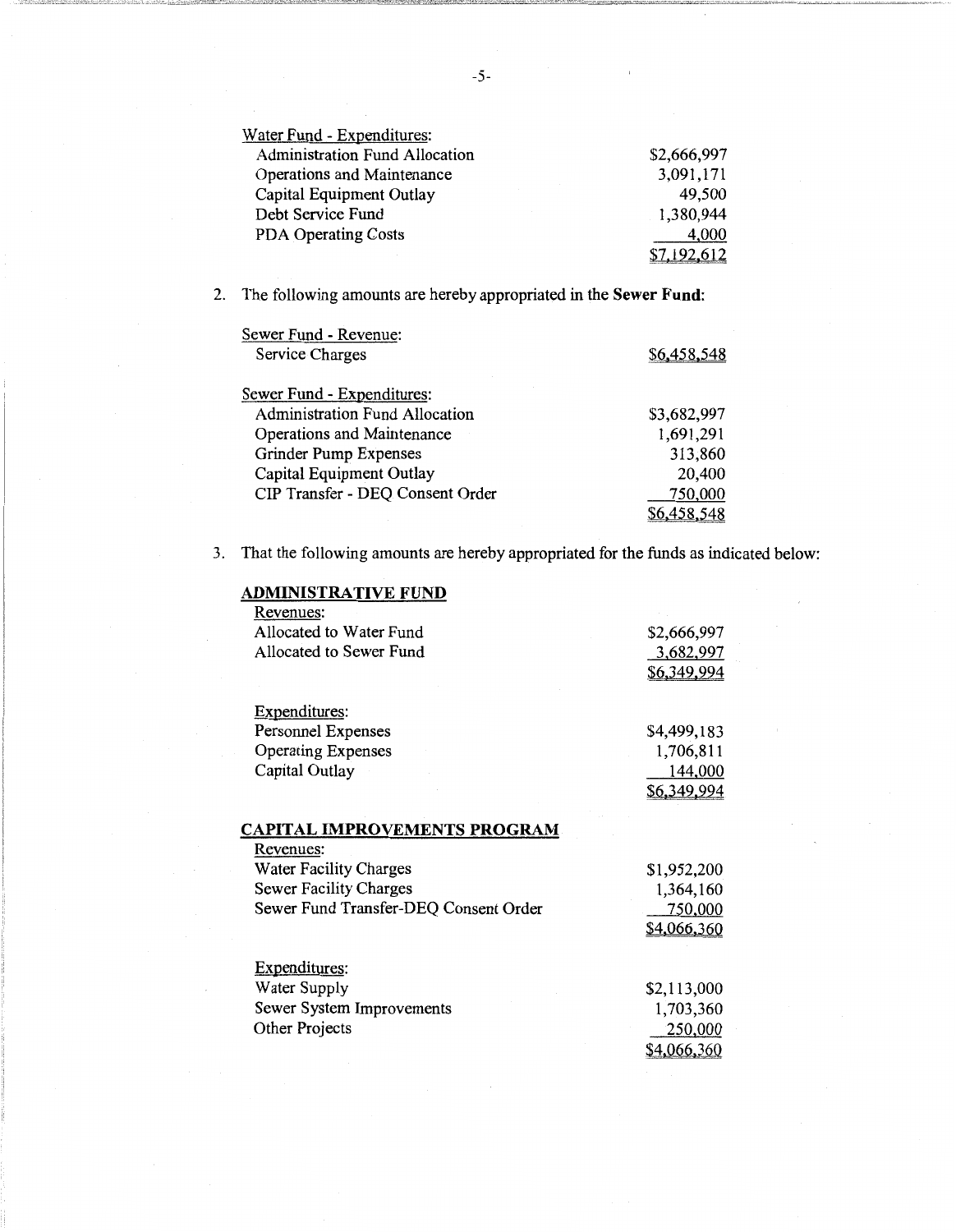**DEBT SERVICE FUND** 

| Revenues:                                 |             |
|-------------------------------------------|-------------|
| Water Fund Contribution                   | \$1,380,944 |
| Capital Improvements Program Contribution | 1,648,000   |
|                                           | \$3,028,944 |
| Expenditures:                             |             |
| Revenue Bonds, Series 2003                |             |
|                                           | \$1,380,944 |
| Revenue Bonds, Series 2008                | 1,648,000   |
|                                           |             |

## 3. Resolution- Employer Contribution Rates for Virginia Retirement System

Mr. Foster advised the Board that the resolution is the companion resolution that the Board approved earlier as the Board of Supervisors for the James City County Employees. He stated that it establishes the contribution rate for JCSA employees at 7.83 percent for FY 13-14.

Mr. Icenhour made a motion to approve the resolution.

On a roll call vote, the vote was: AYE: McGlennon, Icenhour, Kale, Jones, Kennedy (5). NAY: (0).

Employer Contribution Rates for Counties, Cities, Towns, School Divisions and Other Political Subdivisions (In accordance with the 2012 Appropriation Act Item 468(H))

#### **Resolution**

BE IT RESOLVED, that the James City County Service Authority 5 5455 does hereby acknowledge that its contribution rates effective July 1, 2012 shall be based on the higher of a) the contribution rate in effect for FY 2012, or b) seventy percent of the results of the June 30, 2011 actuarial valuation of assets and liabilities as approved by the Virginia Retirement System Board of Trustees for the 2012-14 biennium (the "Alternate Rate") provided that, at its option, the contribution rate may be based on the employer contribution rates certified by the Virginia Retirement System Board of Trustees pursuant to Virginia Code § 5Ll-145(I) resulting from the June 30, 2011 actuarial value of assets and liabilities (the "Certified Rate"); and

BE IT ALSO RESOLVED, that the James City County Service Authority 55455 does hereby certify to the Virginia Retirement System Board of Trustees that it elects to pay the following contribution rate effective July 1, 2012:

(Check only one box)

**0** The Certified Rate of 7.83% **0** The Alternate Rate of 5.48%; and

BE IT ALSO RESOLVED, that the James City County Service Authority 55455 does hereby certify to the Virginia Retirement System Board of Trustees that it has reviewed and understands the information provided by the Virginia Retirement System outlining the potential future fiscal implications of any election made under the provisions of this resolution; and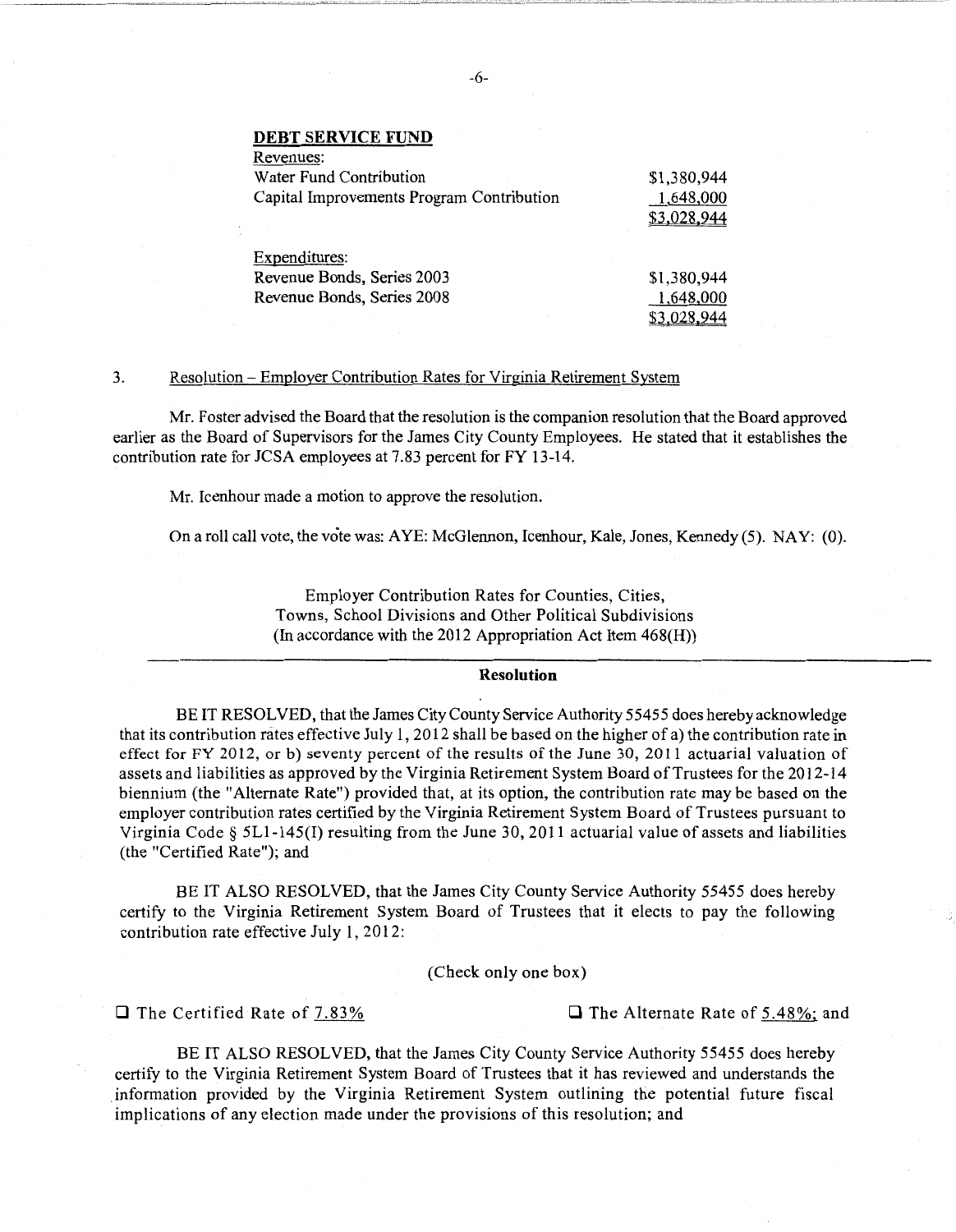NOW, THEREFORE, the officers of James City County Service Authority 55455 are hereby authorized and directed in the name of the James City County Service Authority to carry out the provisions of this resolution, and said officers of the James City County Service Authority are authorized and directed to pay over to the Treasurer of Virginia from time to time such sums as are due to be paid by James City County Service Authority for this purpose.

## 4. Resolution- Member Contributions by Salary Reduction for Virginia Retirement System

Mr. Foster advised the Board that this was another companion Virginia Retirement System (VRS) resolution for JCSA employees establishing that effective July 1, 2012, JCSA employees would pay the five percent share of VRS contributions.

Mr. McGlennon made a motion to approve the resolution.

On a roll call vote, the vote was: AYE: McGlennon, Icenhour, Kale, Jones, (4). NAY: Kennedy (1).

Member Contributions by Salary Reduction for Counties, Cities, Towns, and Other Political Subdivisions (In accordance with Chapter 822 of the 2012 Acts of Assembly (SB497))

#### **Resolution**

WHEREAS, the James City County Service Authority 55455 employees who are Virginia Retirement System members who commence or recommence employment on or idler July 1. 2012 ("FY20 13 Employees" for purposes of this resolution), shall be required to contribute five percent of their creditable compensation by salary reduction pursuant to Internal Revenue Code§ 414(h) on a pre-tax basis upon commencing or recommencing employment; and

WHEREAS, the James City County Service Authority 55455 employees who are Virginia Retirement System members and in service on June 30, 2012, shall be required to contribute five percent of their creditable compensation by salary reduction pursuant to Internal Revenue Code §  $414(h)$  on a pre-tax basis no later than July 1, 2016; and

WHEREAS, such employees in service on June 30,2012, shall contribute a minimum of an additional one percent of their creditable compensation beginning on each July 1 of 2012, 2013, 2014, 2015, and 2016, or until the employees' contributions equal five percent of creditable compensation; and

WHEREAS, the James City County Service Authority 55455 may elect to require such employees in service on June 30, 2012, to contribute more than an additional one percent each year, in whole percentages, until the employees' contributions equal five percent of creditable compensation; and

WHEREAS, the second enactment clause of Chapter 822 of the 2012 Acts of Assembly(SB497) requires an increase in total creditable compensation, effective July 1, 2012, to each such employee in service on June 30, 2012, to offset the cost of the member contributions, such increase in total creditable compensation to be equal to the difference between five percent of the employee's total creditable compensation and the percentage of the member contribution paid by such employee on January 1, 2012.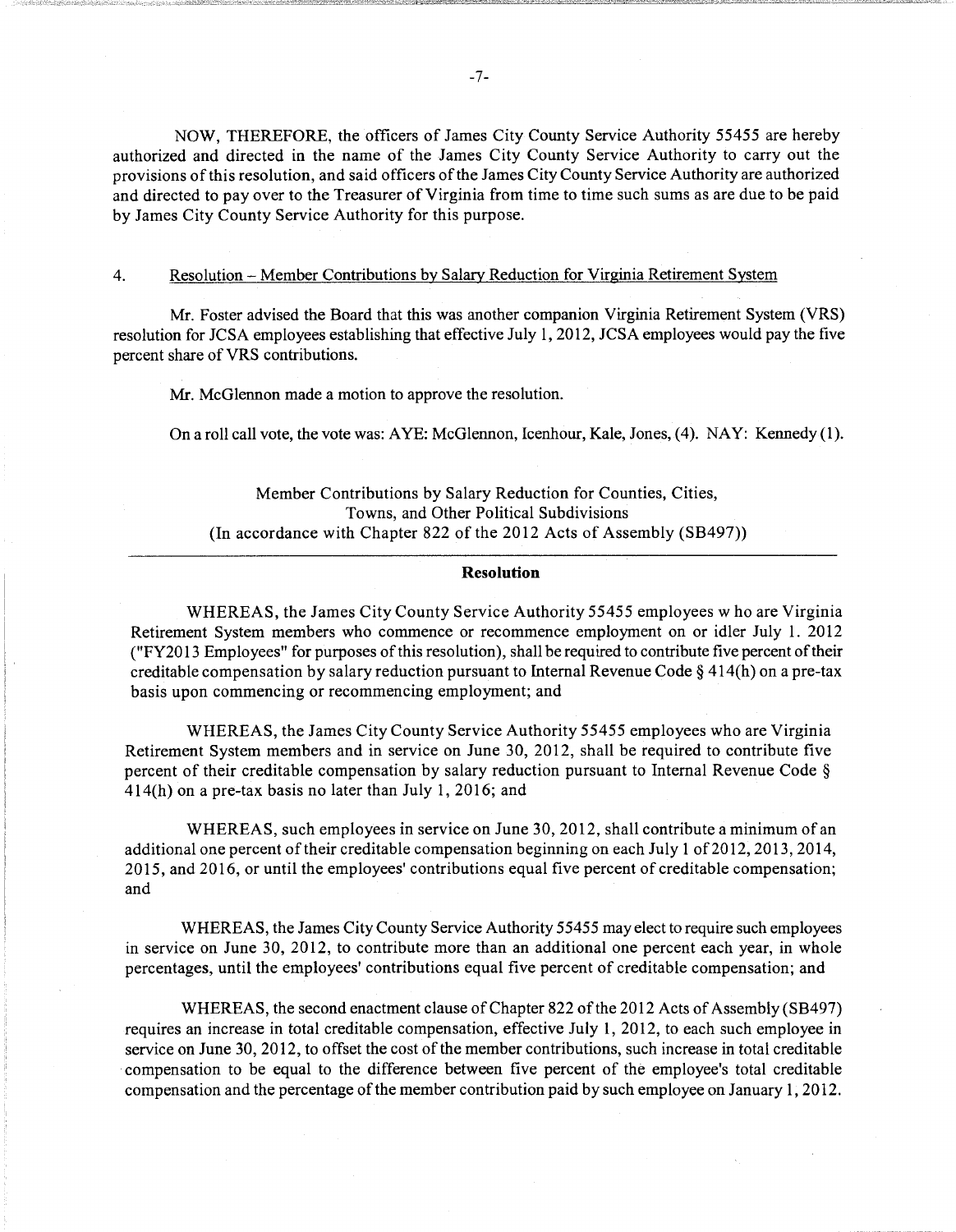BE IT THERERFORE RESOLVED, that the James City County Service Authority 55455 does hereby certify to the Virginia Retirement System Board of Trustees that it shall effect the implementation of the member contribution requirements of Chapter 822 of the 2012 Acts of Assembly (SB497) according to the following schedule for the fiscal year beginning July 1, 2012 (i.e., FY2013):

| Type of           | <b>Employer Paid</b> | Employee Paid       |
|-------------------|----------------------|---------------------|
| Employee          | Member Contribution  | Member Contribution |
| Plan 1            | $\frac{0}{0}$        | $\frac{0}{0}$       |
| Plan 2            | $\%$                 | $\%$                |
| FY 2013 Employees | 0%                   | 5%                  |

(Note: Each row must add up to 5 percent.); and

BE IT FURTHER RESOLVED, that such contributions, although designated as member contributions, are to be made by the James City Service Authority in lieu of member contributions; and

BE IT FURTHER RESOLVED, that pick up member contributions shall be paid from the same source of funds as used in paying the wages to affected employees: and

BE IT FURTHER RESOLVED, that member contributions made by the James City County Service Authority under the pick up arrangement shall he treated for all purposes other than income taxation, including but not limited to VRS benefits, in the same manner and to the same extent as member contributions made prior to the pick up arrangement; and

BE IT FURTHER RESOLVED, that nothing herein shall be construed so as to permit or extend an option to VRS members to receive the pick up contributions made by the James City County Service Authority directly instead of having them paid to VRS; and

BE IT FURTHER RESOLVED, that notwithstanding, any contractual or other provisions, the wages of each member of VRS who is an employee of the James City County Service Authority shall be reduced by the amount of member contributions picked up by the James City County Service Authority on behalf of such employee pursuant to the foregoing resolutions.

NOW, THEREFORE, the officers of James City County Service Authority 55455 are hereby authorized and directed in the name of the James City County Service Authority to can out the provisions of this resolution, and said officers of the James City County Service Authority are authorized and directed to pay over to the Treasurer of Virginia from time to time such sums as are due to be paid by the James City County Service Authority for this purpose.

## F. BOARD REQUESTS AND DIRECTIVES

Mr. Kennedy asked how the recent rains impacted revenues.

Mr. Foster responded that water sales have been fairly consistent. He stated that water demand over the past two weeks has been less than what it was for the month of April.

Mr. Kennedy questioned if the JCSA started the odd/even watering days.

Mr. Foster stated that the odd/even watering days began on May 1, 2012.

Mr. Icenhour inquired if the potential drought has been abated from the rain.

Mr. Foster responded that as of a month ago, the stream flows in Virginia were below normal.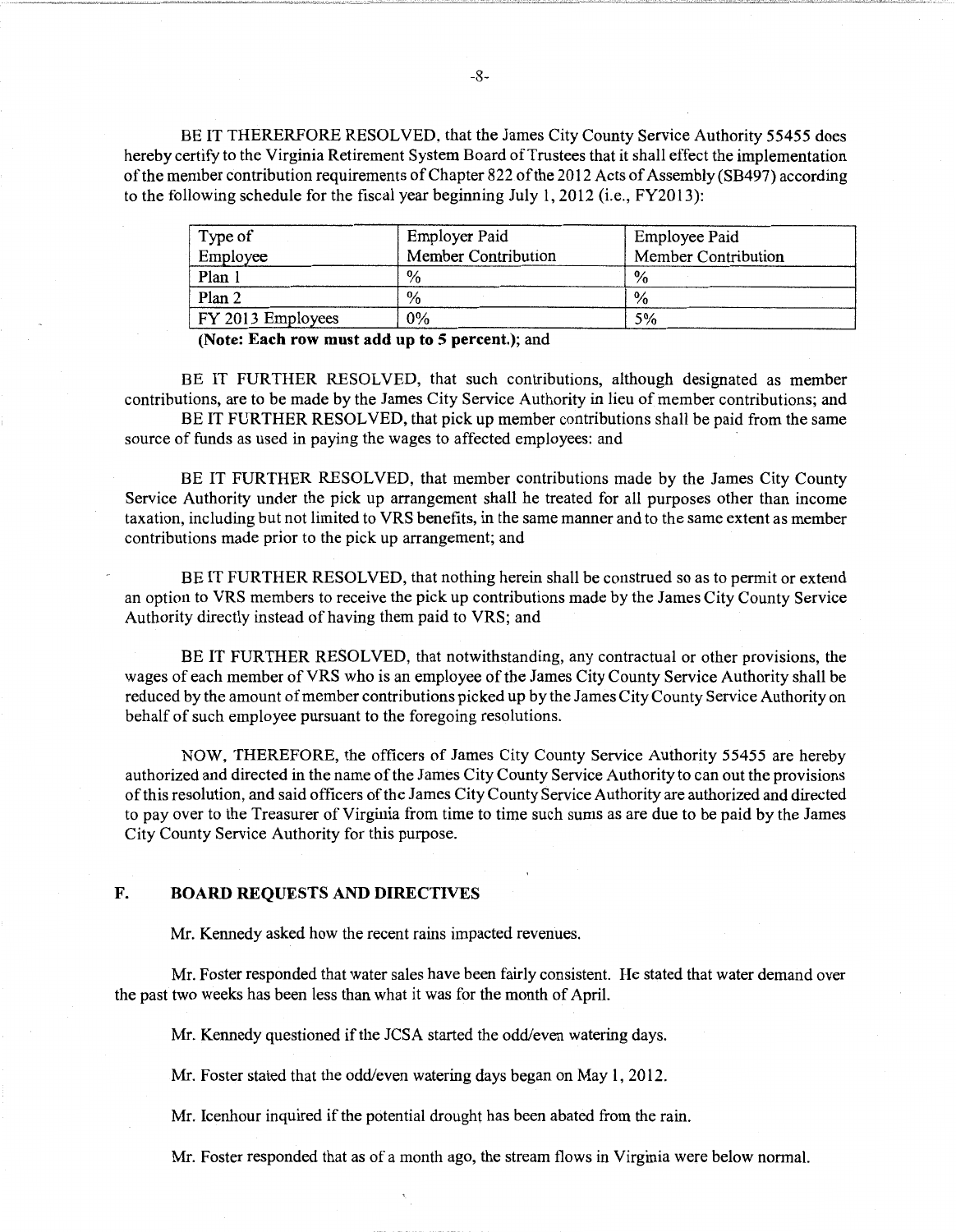Mr. Icenhour requested an update on the potential drought information.

## G. **ADJOURNMENT**

Mr. Kale made a motion to adjourn the meeting.

The motion passed by a unanimous voice vote.

Mr. Kennedy adjourned the Board until June 26, 2012, at 7:00 p.m.

Robert C. Middaugh

Secretary to the Board

052212bod min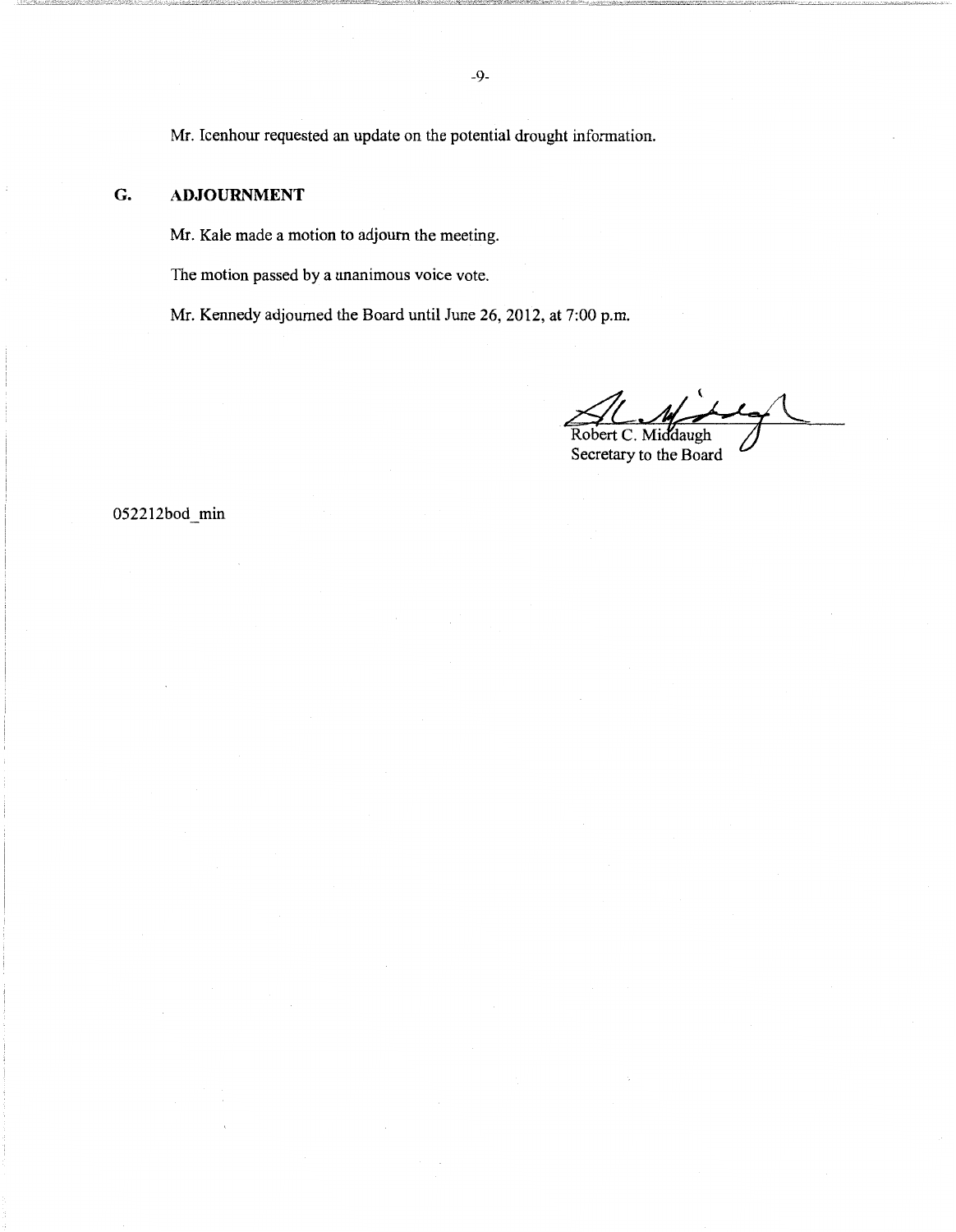# **AT A REGULAR MEETING OF THE BOARD OF DIRECTORS OF THE JAMES CITY SERVICE AUTHORITY, JAMES CITY COUNTY, VIRGINIA, HELD ON THE 22ND DAY OF MAY AT 7:00 P.M. IN THE COUNTY GOVERNMENT CENTER BOARD ROOM, 101 MOUNTS BAY ROAD, JAMES CITY COUNTY, VIRGINIA.**

# **A. CALL TO ORDER**

# **B. ROLL CALL**

James G. Kennedy, Chairman James O. Icenhour, Jr., Vice Chairman Mary K. Jones W. Wilford Kale, Jr. John J. McGlennon

Robert C. Middaugh, Secretary Leo P. Rogers, County Attorney Larry M. Foster, General Manager

# **C. CONSENT CALENDAR**

1. Minutes a. April 24, 2012, Regular Meeting

Mr. McGlennon made a motion to approve the Consent Calendar.

# **D. PUBLIC HEARINGS**

# 1. Vacation of James City Service Authority (JCSA) Urban Easement in Settlers Market in New Town

Mr. Foster advised the Board that this matter was advertised as a public hearing on a proposed vacation of easements in the Settlers Market development as requested by FCP Settlers Market, LLC, the new owners/developers. He stated that the easements are located on a parcel at 4600 Casey Boulevard. He stated that the easements are requested to be vacated as a result of redevelopment of the project. He stated that it was determined that the vacation of the easements will not have any negative impact to the James City Service Authority (JCSA). Mr. Foster also stated that the water line that was installed will be relocated at the expense of the applicant.

Mr. Icenhour asked if this process would allow them to start construction.

Mr. Foster responded yes.

Mr. Kennedy opened the public hearing. No one spoke. Mr. Kennedy closed the public hearing.

Mr. McGlennon made a motion to approve the resolution.

On a roll call vote, the vote was: AYE: McGlennon, Icenhour, Kale, Jones, Kennedy (5). NAY: (0).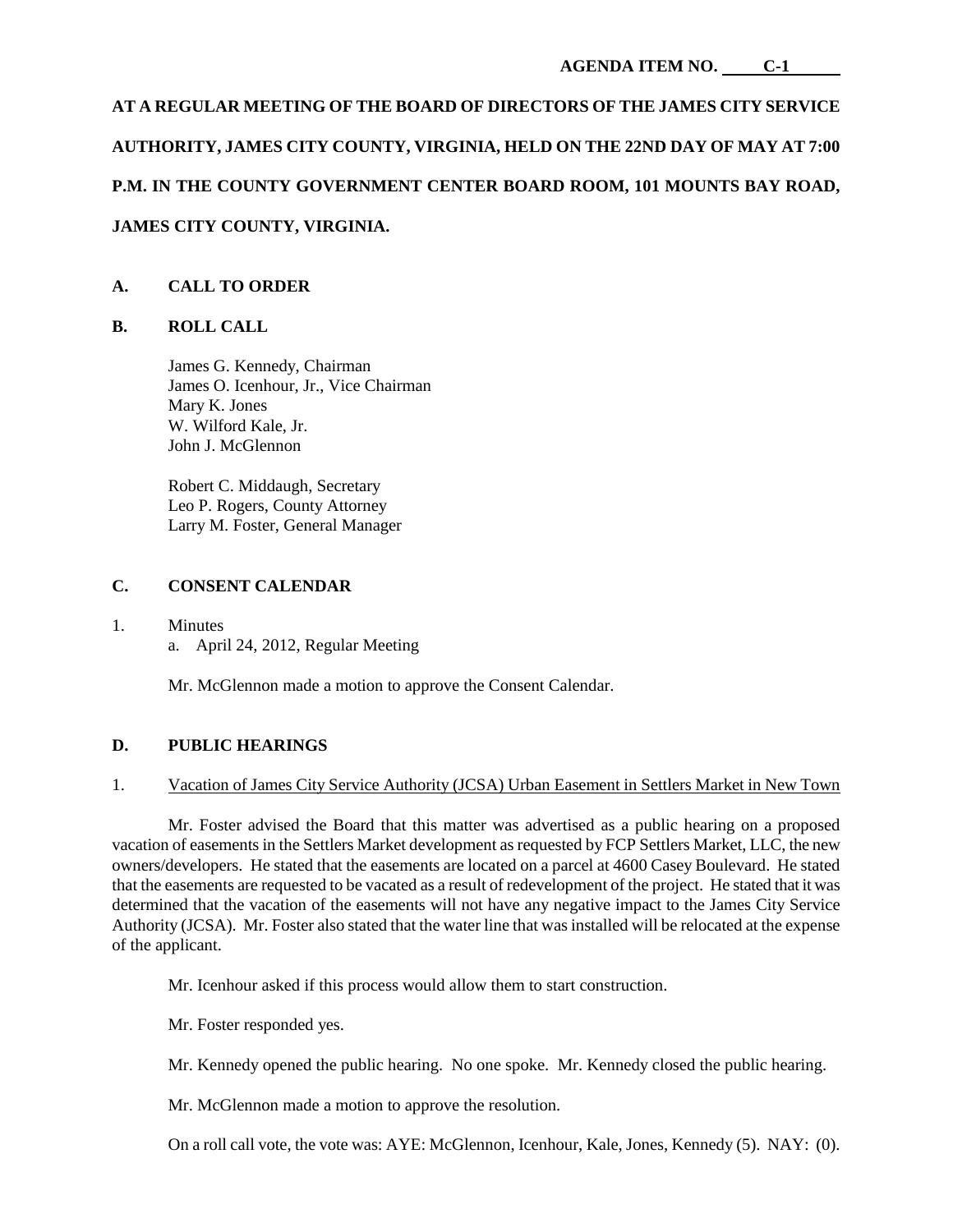# **R E S O L U T I O N**

## VACATION OF JAMES CITY SERVICE AUTHORITY (JCSA) URBAN EASEMENT

## IN SETTLERS MARKET IN NEW TOWN

- WHEREAS, FCP Settlers Market, LLC, the owners/developers of Settlers Market in New Town, has requested that the James City Service Authority (JCSA) extinguish portions of an easement in the Settlers Market development at 4600 Casey Boulevard to accommodate an adjustment in the building layout of the project; and
- WHEREAS, FCP Settlers Market, LLC has agreed to pay the cost of relocating the waterline that is located within the easement area to be extinguished and the JCSA has determined that extinguishing the easements as proposed by FCP Settlers Market, LLC is acceptable.
- NOW, THEREFORE, BE IT RESOLVED that the Board of Directors of the James City Service Authority, James City County, Virginia, having conducted the required public hearing, authorizes the General Manager to sign the appropriate documents to extinguish the unnecessary easement areas as identified on a plat prepared by AES Consulting Engineers, dated February 15, 2012, and located on James City County Real Estate Tax Map Parcel No. 3843300001A.

# **E. BOARD CONSIDERATIONS**

### 1. Changes to the Regulations Governing Utility Service – Sewer Retail Service Rates

Mr. Foster advised the Board that the proposal officially approved amendments to the JCSA regulations that would change the sewer rate from \$2.80 per 1,000 gallons of metered water to \$3.22. He stated that the proposed rate change would increase revenues for the JCSA by an estimated \$750,000 and that those funds would be used to address sewer infrastructure deficiencies associated with the consent order.

Ms. Jones asked Mr. Foster to review discussion at the April 30, 2012, work session regarding rate increase alternatives.

Mr. Foster responded that the options were to issue bonds or to pay for the consent order deficiencies on a pay-as-you-go basis. Either option would require an increase in revenues to pay for the cost of the improvements. He stated that the Board left it open on how they wanted to address the financing. Mr. Foster stated that he recommended the pay-as-you go method. Mr. Foster stated that JCSA is preparing a rehabilitation plan that will be sent to the Department of Environmental Quality for approval; the plan will define the rehabilitation projects and a schedule for the rehabilitation effort. He stated that it is a long-term project with estimated costs of \$60 million over a 20-year period. This is the first step in generating the additional revenues.

Mr. McGlennon stated that the Board had no choice but to adjust the rates in order to cover the expenses needed to address the Consent Order to improve the infrastructure. Mr. McGlennon made a motion to approve the resolution.

On a roll call vote, the vote was: AYE: McGlennon, Icenhour, Kale (3). NAY: Jones, Kennedy (2).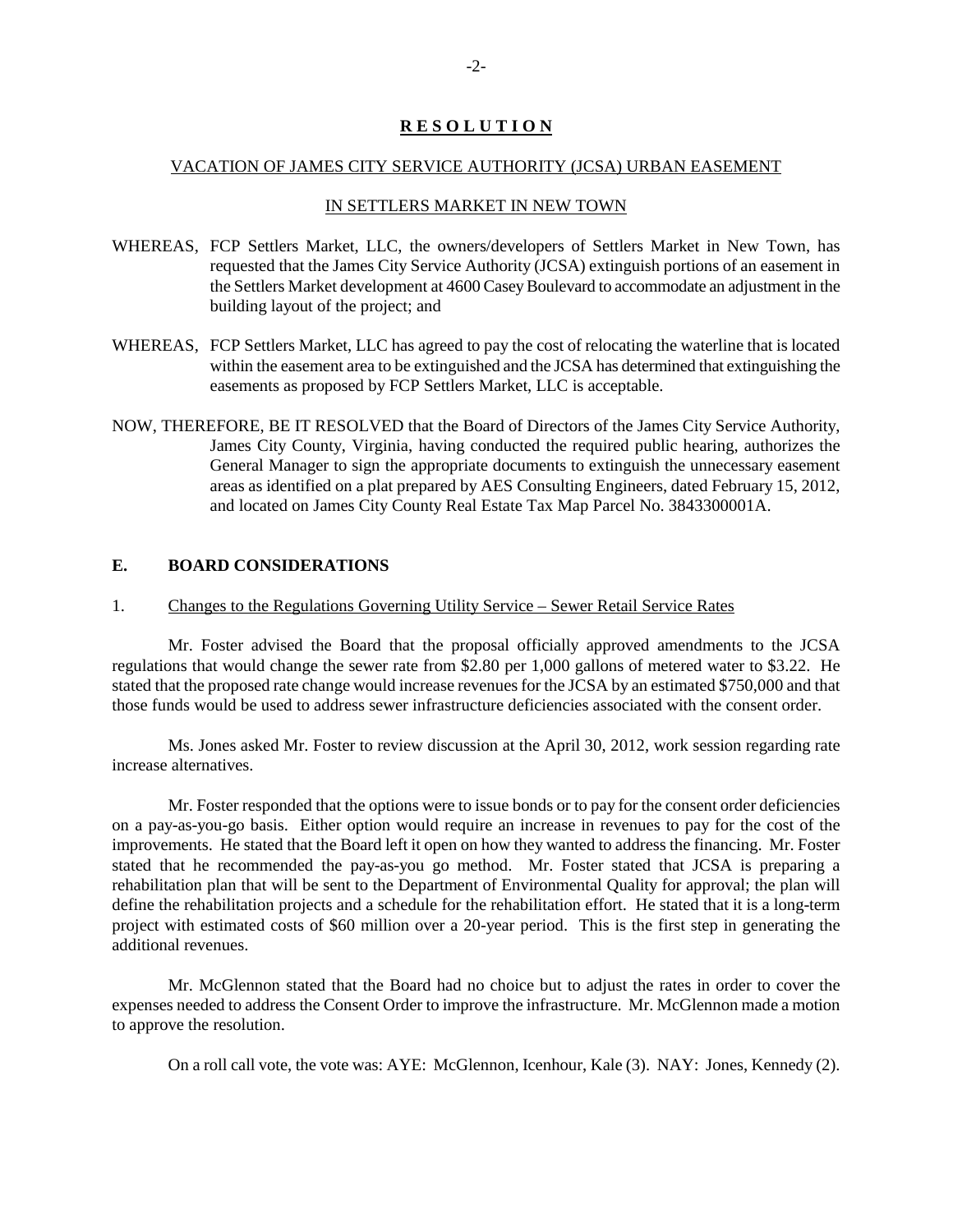# **R E S O L U T I O N**

## CHANGES TO THE REGULATIONS GOVERNING UTILITY SERVICES –

## SEWER RETAIL SERVICE CHARGES – JAMES CITY SERVICE AUTHORITY (JCSA) –

## FISCAL YEAR 2013 BUDGET

WHEREAS, the Board of Directors of the James City Service Authority (JCSA) conducted a public hearing on April 24, 2012, for a proposed change to the Regulations Governing Utility Service.

NOW, THEREFORE, BE IT RESOLVED that the Board of Directors of the James City Service Authority, James City County, Virginia, hereby adopts the change to Section 32, General Rate Policy and Rate Schedule, Regulations Governing Utility Service as summarized below, which will become effective for all bills mailed on or after July 1, 2012:

- B. Wastewater Charges
	- 5. Retail service rates.
		- (a) Metered water source.

Charge for all collection and treatment of wastewater.

|                                         | <b>Current Rate</b> | <b>FY 13 Proposed Rate</b> |
|-----------------------------------------|---------------------|----------------------------|
| Volume                                  | Collection          | Collection                 |
| Per 1,000 gallons of<br>water consumed  | \$2.80              | \$3.22                     |
| Per 100 cubic feet of<br>water consumed | 2 U G               | S2 41                      |

BE IT FURTHER RESOLVED that the proposed amendment be made part of this resolution.

Mr. McGlennon asked if it was possible to rescind the vote.

Mr. Rogers responded yes, but it would need to be done by a member who voted in favor of the matter.

Mr. McGlennon inquired of Supervisor Kennedy and Supervisor Jones on how they intended to pay for the improvements without raising rates.

Mr. Kennedy responded that he raised some of the issues during the work session.

Ms. Jones responded that Mr. Foster discussed that there are other options and expressed that she would like to explore those options rather than passing on an increase to the citizens. Ms. Jones stated that she intends to vote in favor of the overall budget, but at this time she is not comfortable voting for a fee increase.

Mr. McGlennon stated that the Board talked about the possibility of bonding. He stated that bonds have to be repaid. Mr. McGlennon asked Mr. Foster if he would review the financing options discussed at the April 30, 2012, work session.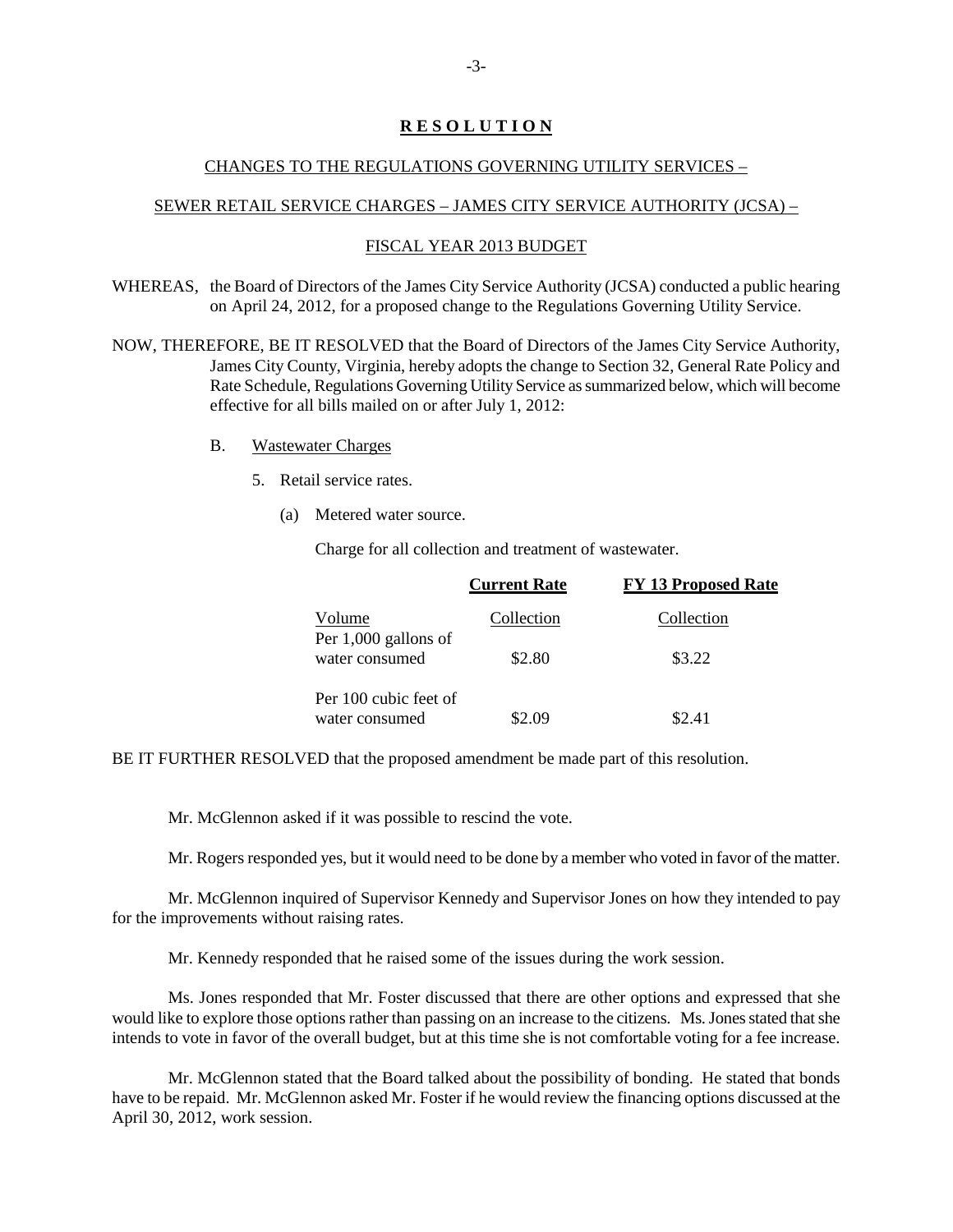Mr. Foster responded that he reviewed projected estimates and with \$750,000 available in new revenue from the proposed increase in sewer rates, the JCSA would be able to offset the debt requirements of \$7 to \$8 million. He stated that the challenge is not whether the County funds the improvements through the operating funds on a pay-as-you-go basis or if they are funded through a bond issue, additional funds will be required to offset the additional costs to address the Consent Order.

Mr. Kennedy inquired if all of the regulations have been approved by the Environmental Protection Agency (EPA).

Mr. Foster responded that the JCSA is under an oversight from the Department of Environmental Quality, which is working under the guidance of the U.S. Environmental Protection Agency. He stated that the rehabilitation plan will be submitted in the spring of 2013. The approach is to start generating additional revenue in order to have cash flow to address the construction projects.

Mr. Kale made the observation that if the JCSA funded the Consent Order projects with bonds, the JCSA would still have to raise fees sooner than later to cover repayment of the bonds.

Mr. Foster stated that would be true.

Mr. McGlennon stated that he was not going to rescind his vote.

## 2. Resolution of Appropriation – James City Service Authority – Fiscal Year 2013 Budget

Mr. Foster advised the Board that the resolution establishes the FY 2013 budget parameters.

Mr. Kale made a motion to approve the resolution.

On a roll call vote, the vote was: AYE: McGlennon, Icenhour, Kale, Jones, Kennedy (5). NAY: (0).

# **RESOLUTION OF APPROPRIATION**

# JAMES CITY SERVICE AUTHORITY (JCSA) – FISCAL YEAR BUDGET 2013

WHEREAS, the General Manager has prepared a proposed budget for the fiscal year beginning July 1, 2012, and ending June 30, 2013; and

WHEREAS, the Board of Directors has considered said budget and does now propose to adopt the budget.

- NOW, THEREFORE, BE IT RESOLVED by the Board of Directors of the James City Service Authority, James City County, Virginia, that the following amounts are hereby adopted and appropriated for operations and activities in the amounts as shown below:
	- 1. The following amounts are hereby appropriated in the **Water Fund**:

Water Fund - Revenue: Service Charges  $$7,192,612$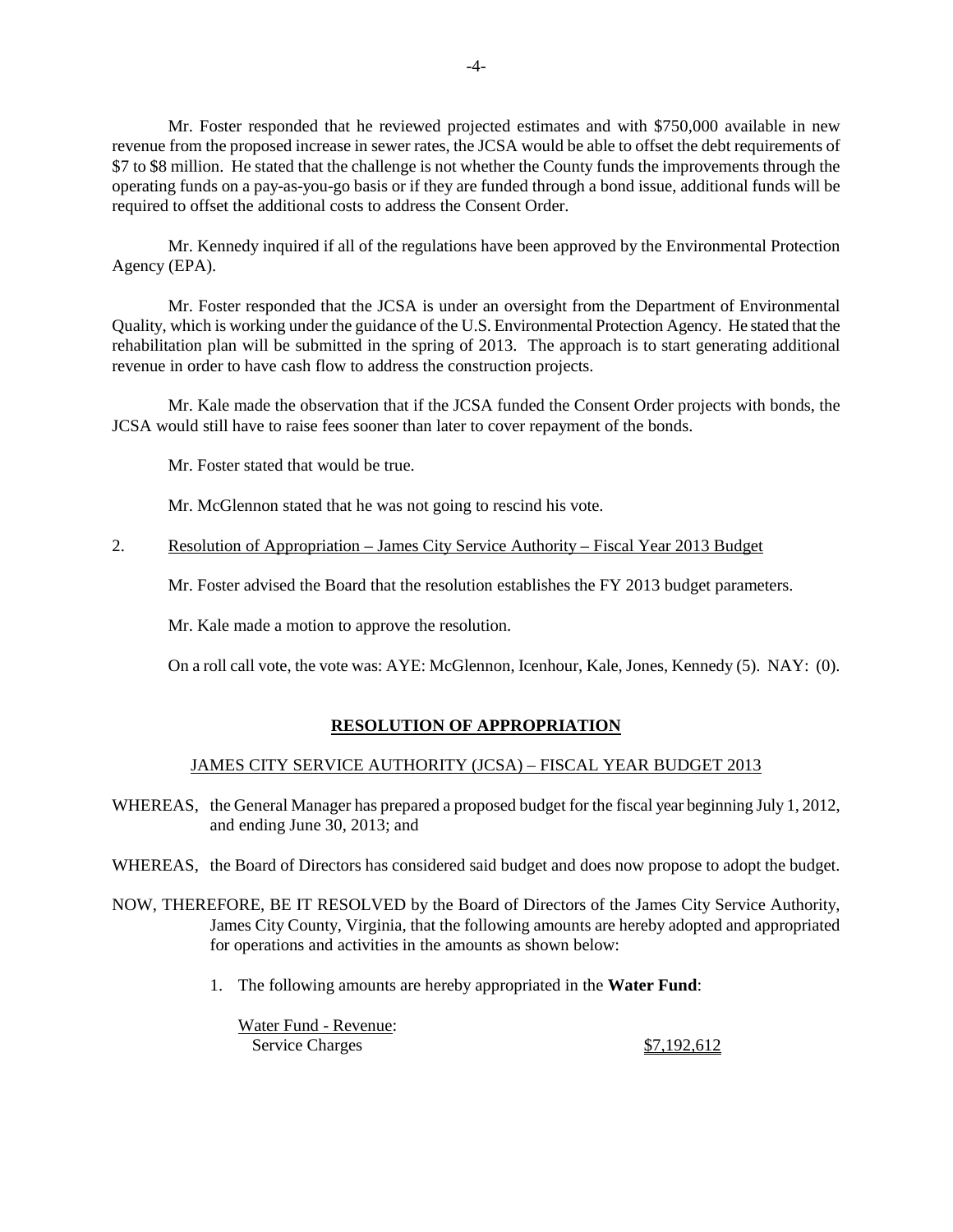| Water Fund - Expenditures:            |             |
|---------------------------------------|-------------|
| <b>Administration Fund Allocation</b> | \$2,666,997 |
| <b>Operations and Maintenance</b>     | 3,091,171   |
| Capital Equipment Outlay              | 49,500      |
| Debt Service Fund                     | 1,380,944   |
| <b>PDA Operating Costs</b>            | 4,000       |
|                                       |             |

2. The following amounts are hereby appropriated in the **Sewer Fund**:

| Sewer Fund - Revenue:                   |             |
|-----------------------------------------|-------------|
| <b>Service Charges</b>                  | \$6,458,548 |
| <b>Sewer Fund - Expenditures:</b>       |             |
| <b>Administration Fund Allocation</b>   | \$3,682,997 |
| <b>Operations and Maintenance</b>       | 1,691,291   |
| <b>Grinder Pump Expenses</b>            | 313,860     |
| Capital Equipment Outlay                | 20,400      |
| <b>CIP Transfer - DEQ Consent Order</b> | 750,000     |
|                                         | \$6,458,548 |

3. That the following amounts are hereby appropriated for the funds as indicated below:

| ADMINISTRATIVE FUND                   |             |
|---------------------------------------|-------------|
| Revenues:                             |             |
| Allocated to Water Fund               | \$2,666,997 |
| <b>Allocated to Sewer Fund</b>        | 3,682,997   |
|                                       | \$6,349,994 |
|                                       |             |
| Expenditures:                         |             |
| <b>Personnel Expenses</b>             | \$4,499,183 |
| <b>Operating Expenses</b>             | 1,706,811   |
| Capital Outlay                        | 144,000     |
|                                       | \$6,349,994 |
|                                       |             |
| <b>CAPITAL IMPROVEMENTS PROGRAM</b>   |             |
| Revenues:                             |             |
| <b>Water Facility Charges</b>         | \$1,952,200 |
| <b>Sewer Facility Charges</b>         | 1,364,160   |
| Sewer Fund Transfer-DEQ Consent Order | 750,000     |
|                                       | \$4,066,360 |
|                                       |             |
| Expenditures:                         |             |
| <b>Water Supply</b>                   | \$2,113,000 |
| Sewer System Improvements             | 1,703,360   |
| <b>Other Projects</b>                 | 250,000     |
|                                       | \$4,066,360 |
|                                       |             |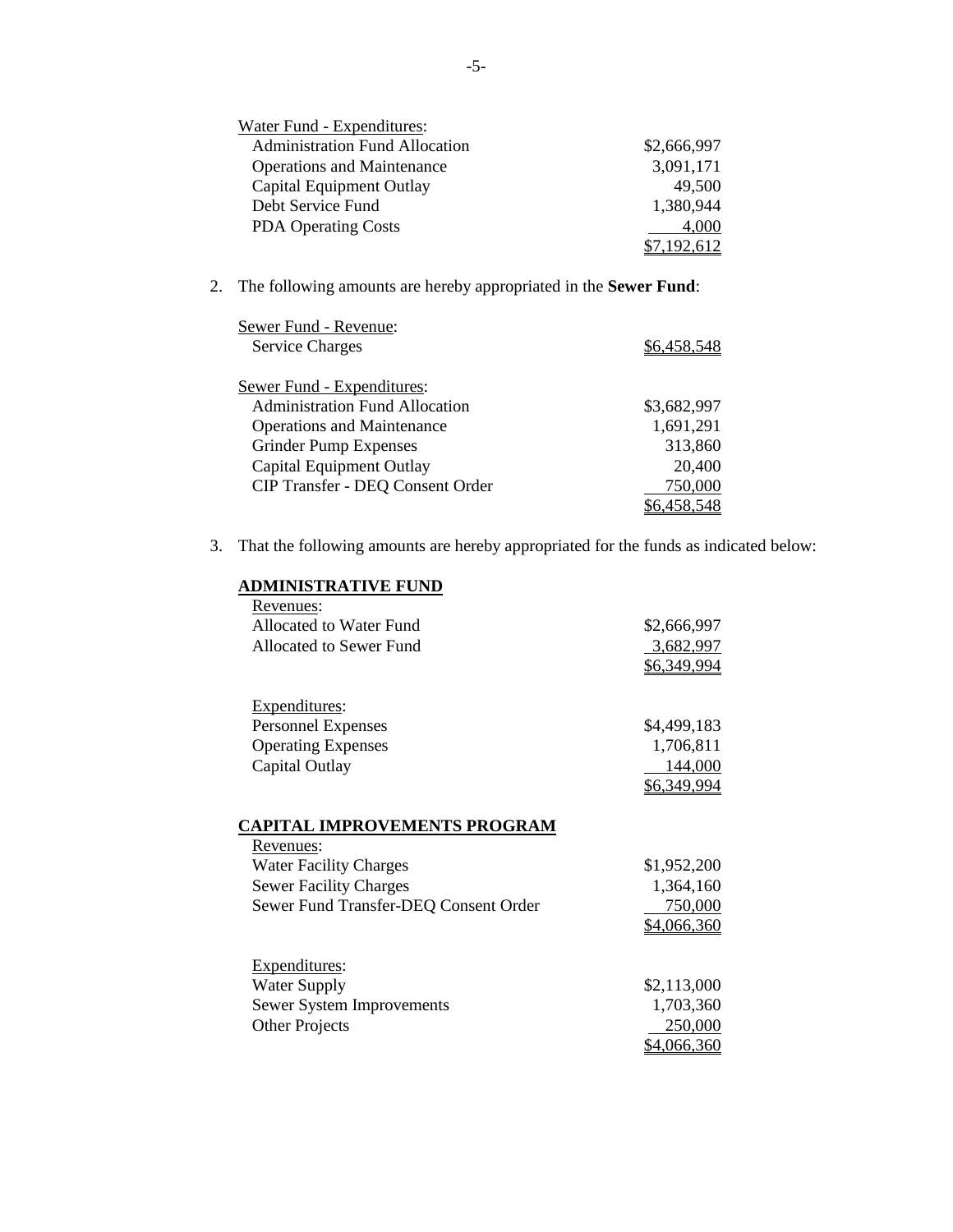| <b>DEBT SERVICE FUND</b>                  |             |
|-------------------------------------------|-------------|
| Revenues:                                 |             |
| Water Fund Contribution                   | \$1,380,944 |
| Capital Improvements Program Contribution | 1,648,000   |
|                                           | \$3,028,944 |
| Expenditures:                             |             |
| Revenue Bonds, Series 2003                | \$1,380,944 |
| Revenue Bonds, Series 2008                | 1,648,000   |
|                                           | \$3,028,944 |

## 3. Resolution – Employer Contribution Rates for Virginia Retirement System

Mr. Foster advised the Board that the resolution is the companion resolution that the Board approved earlier as the Board of Supervisors for the James City County Employees. He stated that it establishes the contribution rate for JCSA employees at 7.83 percent for FY 13-14.

Mr. Icenhour made a motion to approve the resolution.

On a roll call vote, the vote was: AYE: McGlennon, Icenhour, Kale, Jones, Kennedy (5). NAY: (0).

Employer Contribution Rates for Counties, Cities, Towns, School Divisions and Other Political Subdivisions (In accordance with the 2012 Appropriation Act Item 468(H))

## **Resolution**

BE IT RESOLVED, that the James City County Service Authority 55455 does hereby acknowledge that its contribution rates effective July 1, 2012 shall be based on the higher of a) the contribution rate in effect for FY 2012, or b) seventy percent of the results of the June 30, 2011 actuarial valuation of assets and liabilities as approved by the Virginia Retirement System Board of Trustees for the 2012-14 biennium (the "Alternate Rate") provided that, at its option, the contribution rate may be based on the employer contribution rates certified by the Virginia Retirement System Board of Trustees pursuant to Virginia Code § 5L1-145(I) resulting from the June 30, 2011 actuarial value of assets and liabilities (the "Certified Rate"); and

BE IT ALSO RESOLVED, that the James City County Service Authority 55455 does hereby certify to the Virginia Retirement System Board of Trustees that it elects to pay the following contribution rate effective July 1, 2012:

(Check only one box)

**□** The Certified Rate of 7.83% **U** The Alternate Rate of 5.48%; and

BE IT ALSO RESOLVED, that the James City County Service Authority 55455 does hereby certify to the Virginia Retirement System Board of Trustees that it has reviewed and understands the information provided by the Virginia Retirement System outlining the potential future fiscal implications of any election made under the provisions of this resolution; and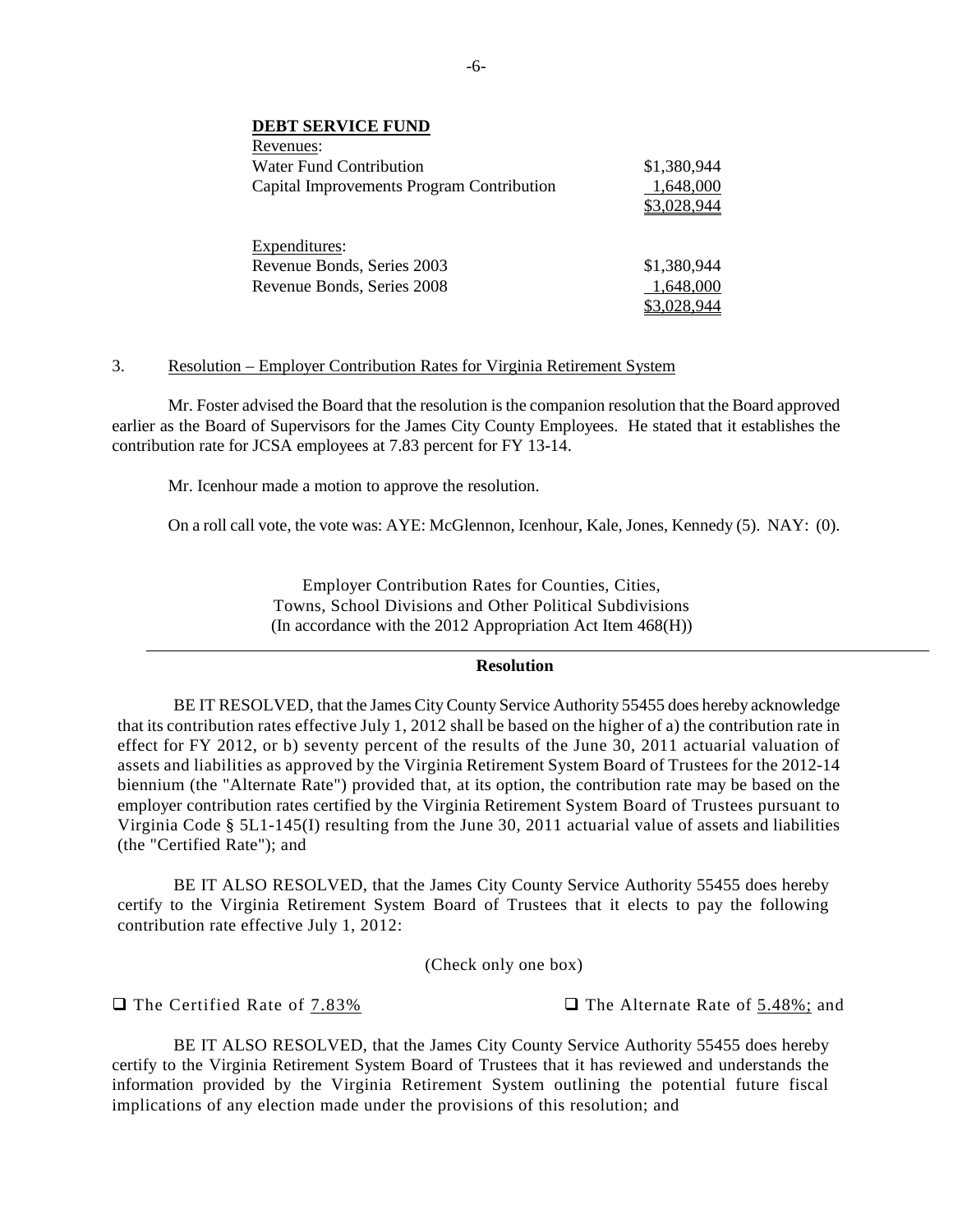NOW, THEREFORE, the officers of James City County Service Authority 55455 are hereby authorized and directed in the name of the James City County Service Authority to carry out the provisions of this resolution, and said officers of the James City County Service Authority are authorized and directed to pay over to the Treasurer of Virginia from time to time such sums as are due to be paid by James City County Service Authority for this purpose.

## 4. Resolution – Member Contributions by Salary Reduction for Virginia Retirement System

Mr. Foster advised the Board that this was another companion Virginia Retirement System (VRS) resolution for JCSA employees establishing that effective July 1, 2012, JCSA employees would pay the five percent share of VRS contributions.

Mr. McGlennon made a motion to approve the resolution.

On a roll call vote, the vote was: AYE: McGlennon, Icenhour, Kale, Jones, (4). NAY: Kennedy (1).

Member Contributions by Salary Reduction for Counties, Cities, Towns, and Other Political Subdivisions (In accordance with Chapter 822 of the 2012 Acts of Assembly (SB497))

## **Resolution**

WHEREAS, the James City County Service Authority 55455 employees w ho are Virginia Retirement System members who commence or recommence employment on or idler July 1. 2012 ("FY2013 Employees" for purposes of this resolution), shall be required to contribute five percent of their creditable compensation by salary reduction pursuant to Internal Revenue Code § 414(h) on a pre-tax basis upon commencing or recommencing employment; and

WHEREAS, the James City County Service Authority 55455 employees who are Virginia Retirement System members and in service on June 30, 2012, shall be required to contribute five percent of their creditable compensation by salary reduction pursuant to Internal Revenue Code § 414(h) on a pre-tax basis no later than July 1, 2016; and

WHEREAS, such employees in service on June 30, 2012, shall contribute a minimum of an additional one percent of their creditable compensation beginning on each July 1 of 2012, 2013, 2014, 2015, and 2016, or until the employees' contributions equal five percent of creditable compensation; and

WHEREAS, the James City County Service Authority 55455 may elect to require such employees in service on June 30, 2012, to contribute more than an additional one percent each year, in whole percentages, until the employees' contributions equal five percent of creditable compensation; and

WHEREAS, the second enactment clause of Chapter 822 of the 2012 Acts of Assembly (SB497) requires an increase in total creditable compensation, effective July 1, 2012, to each such employee in service on June 30, 2012, to offset the cost of the member contributions, such increase in total creditable compensation to be equal to the difference between five percent of the employee's total creditable compensation and the percentage of the member contribution paid by such employee on January 1, 2012.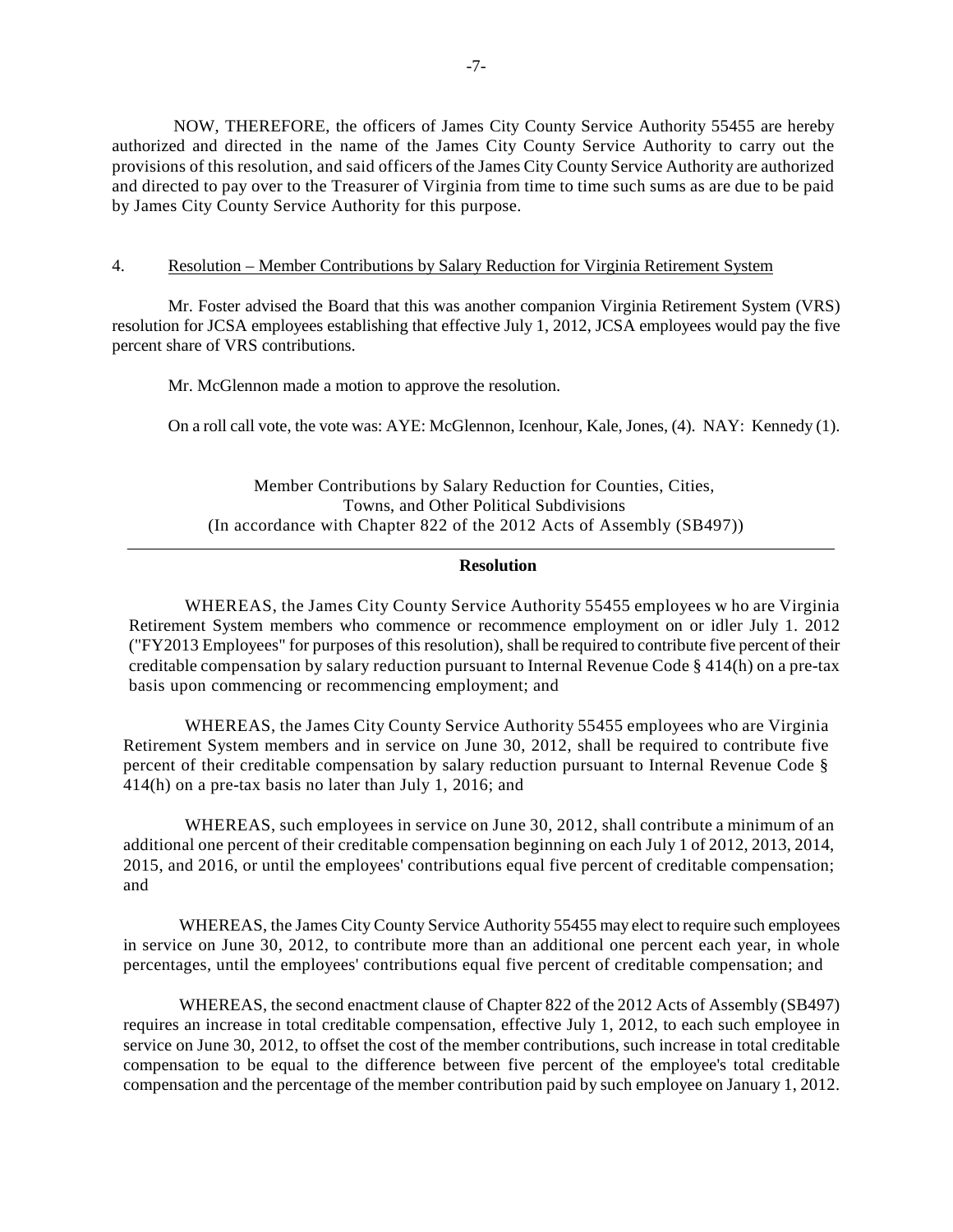BE IT THERERFORE RESOLVED, that the James City County Service Authority 55455 does hereby certify to the Virginia Retirement System Board of Trustees that it shall effect the implementation of the member contribution requirements of Chapter 822 of the 2012 Acts of Assembly (SB497) according to the following schedule for the fiscal year beginning July 1, 2012 (i.e., FY2013):

| Type of           | <b>Employer Paid</b>       | <b>Employee Paid</b>       |
|-------------------|----------------------------|----------------------------|
| Employee          | <b>Member Contribution</b> | <b>Member Contribution</b> |
| Plan 1            | $\%$                       | $\%$                       |
| Plan 2            | $\%$                       | $\%$                       |
| FY 2013 Employees | $2\%$                      | 5%                         |

**(Note: Each row must add up to 5 percent.)**; and

BE IT FURTHER RESOLVED, that such contributions, although designated as member contributions, are to be made by the James City Service Authority in lieu of member contributions; and BE IT FURTHER RESOLVED, that pick up member contributions shall be paid from the same source of funds as used in paying the wages to affected employees: and

BE IT FURTHER RESOLVED, that member contributions made by the James City County Service Authority under the pick up arrangement shall he treated for all purposes other than income taxation, including but not limited to VRS benefits, in the same manner and to the same extent as member contributions made prior to the pick up arrangement; and

BE IT FURTHER RESOLVED, that nothing herein shall be construed so as to permit or extend an option to VRS members to receive the pick up contributions made by the James City County Service Authority directly instead of having them paid to VRS; and

BE IT FURTHER RESOLVED, that notwithstanding, any contractual or other provisions, the wages of each member of VRS who is an employee of the James City County Service Authority shall be reduced by the amount of member contributions picked up by the James City County Service Authority on behalf of such employee pursuant to the foregoing resolutions.

NOW, THEREFORE, the officers of James City County Service Authority 55455 are hereby authorized and directed in the name of the James City County Service Authority to can out the provisions of this resolution, and said officers of the James City County Service Authority are authorized and directed to pay over to the Treasurer of Virginia from time to time such sums as are due to be paid by the James City County Service Authority for this purpose.

# **F. BOARD REQUESTS AND DIRECTIVES**

Mr. Kennedy asked how the recent rains impacted revenues.

Mr. Foster responded that water sales have been fairly consistent. He stated that water demand over the past two weeks has been less than what it was for the month of April.

Mr. Kennedy questioned if the JCSA started the odd/even watering days.

Mr. Foster stated that the odd/even watering days began on May 1, 2012.

Mr. Icenhour inquired if the potential drought has been abated from the rain.

Mr. Foster responded that as of a month ago, the stream flows in Virginia were below normal.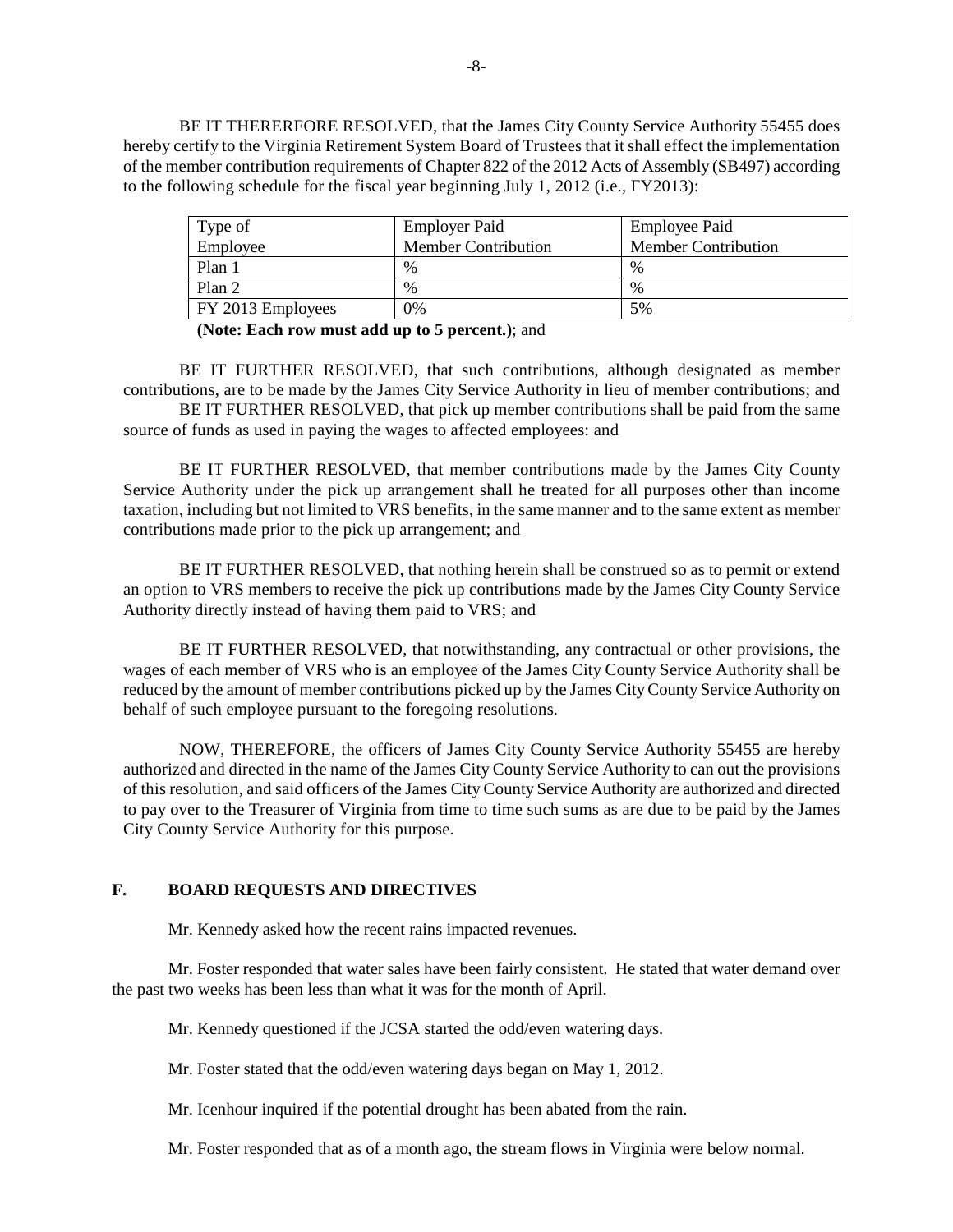Mr. Icenhour requested an update on the potential drought information.

# **G. ADJOURNMENT**

Mr. Kale made a motion to adjourn the meeting.

The motion passed by a unanimous voice vote.

Mr. Kennedy adjourned the Board until June 26, 2012, at 7:00 p.m.

Robert C. Middaugh Secretary to the Board

\_\_\_\_\_\_\_\_\_\_\_\_\_\_\_\_\_\_\_\_\_\_\_\_\_\_\_\_\_\_\_\_

052212bod\_min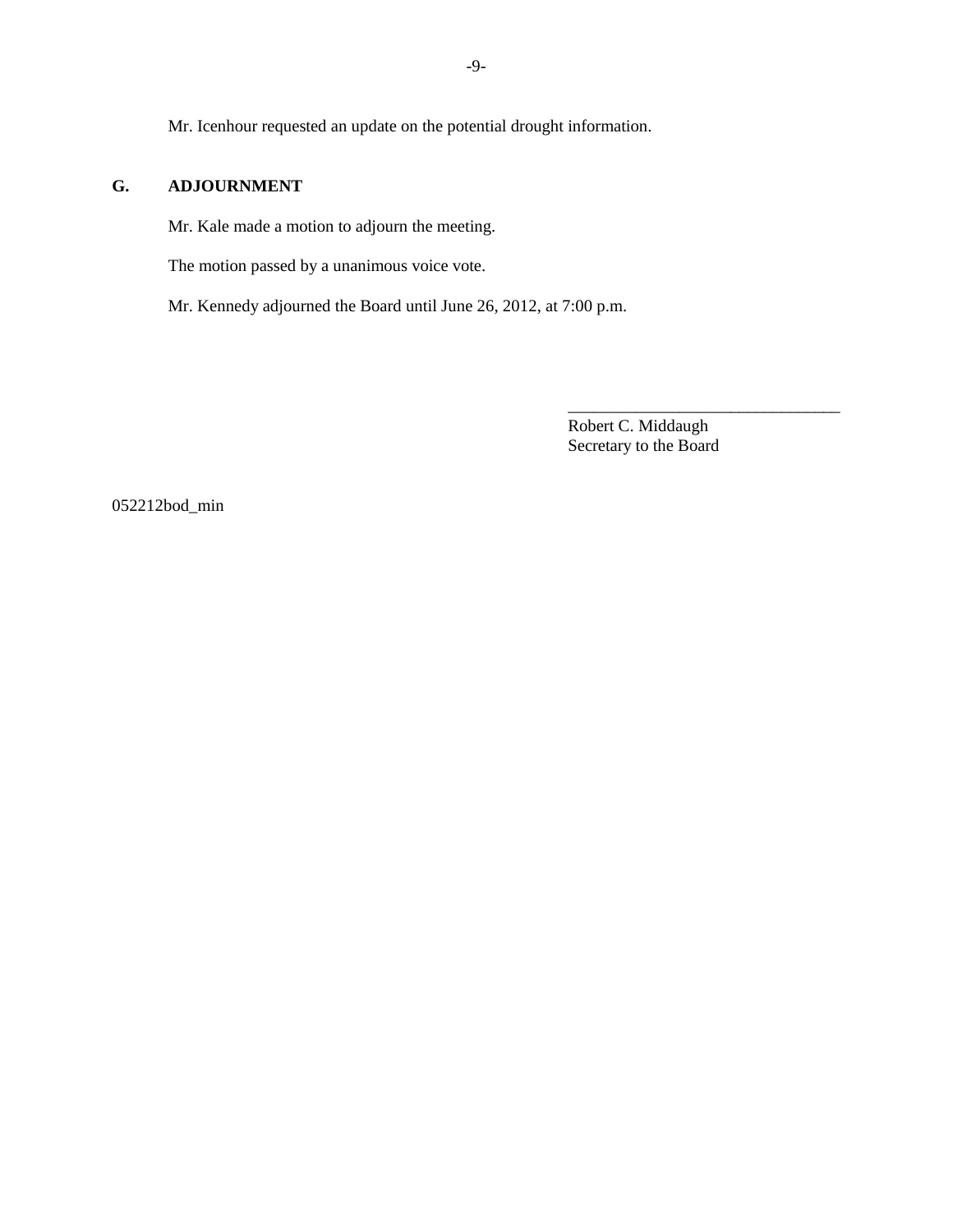# **MEMORANDUM COVER**

**Subject:** Grant Award - Wellhead Protection - Virginia Department of Environmental Quality and Virginia Department of Health - \$15,000

**Action Requested:** Shall the Board approve the resolution to appropriate grant funds?

**Summary:** The James City Service Authority (JCSA) has been awarded a Wellhead Protection Grant by the Virginia Department of Environmental Quality and the Virginia Department of Health in the amount of \$15,000.

The funds are to be used to properly abandon old, unused wells through the JCSA's Cap It Well Abandonment Program. Wells are abandoned when they are replaced by new wells or when homes are connected to the JCSA. Virginia law requires that private wells no longer in use be properly abandoned, which means that a licensed well driller permanently seals or "caps" the well. The Cap It program provides funding and information to assist citizens in capping wells.

Staff recommends approval of the resolution.

**Fiscal Impact:** No match is required.

| <b>FMS Approval, if Applicable:</b><br>Yes<br>No <sub>1</sub> |                             |
|---------------------------------------------------------------|-----------------------------|
| <b>Assistant County Administrator</b>                         | <b>County Administrator</b> |
| Doug Powell                                                   | Robert C. Middaugh          |
| <b>Attachments:</b><br>1. Memorandum                          | <b>Agenda Item No.: C-2</b> |
| 2. Resolution                                                 | <b>Date:</b> June 26, 2012  |

GA-WelhdPro\_cvr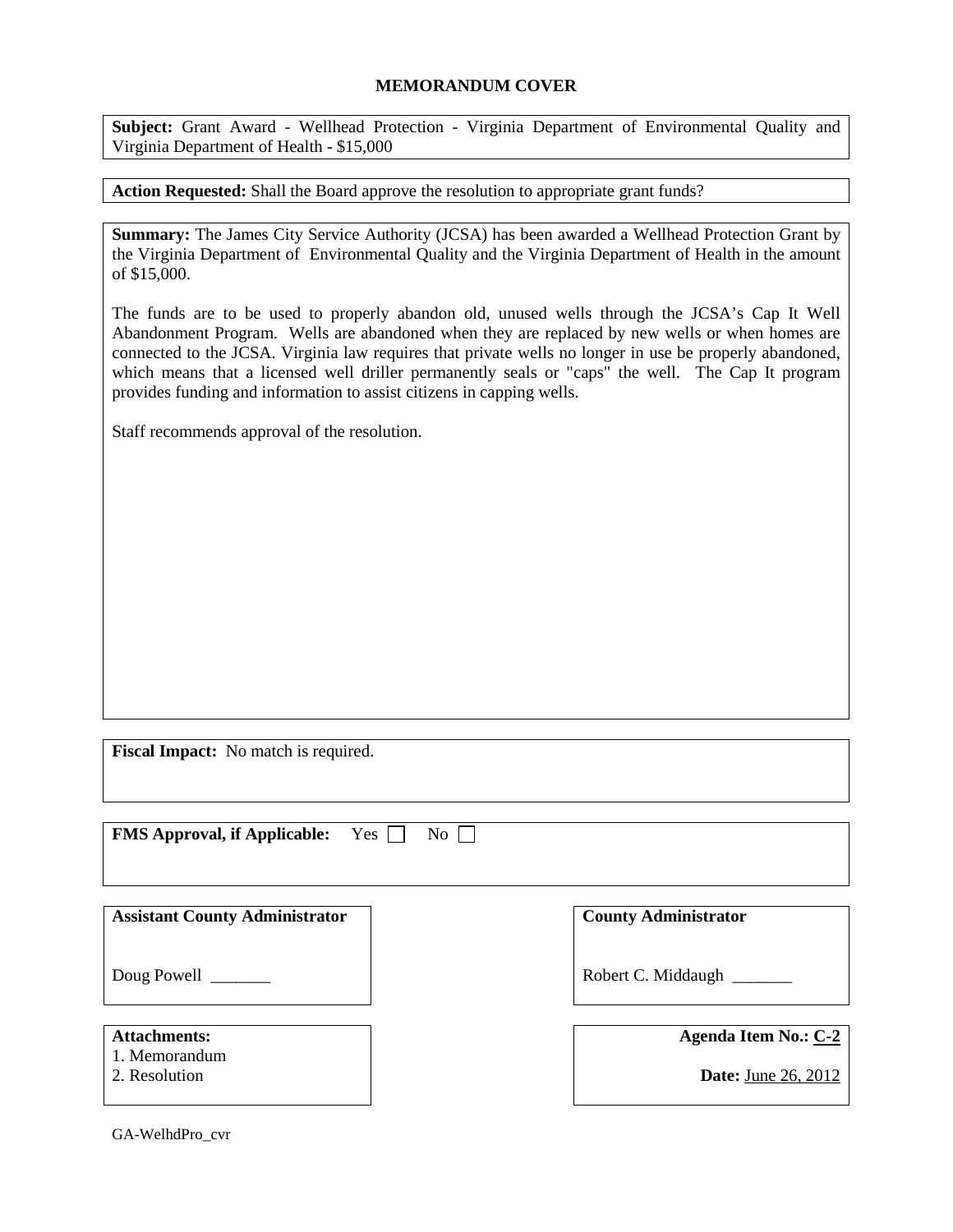# **M E M O R A N D U M**

| DATE:           | June 26, 2012                                                                                                                    |
|-----------------|----------------------------------------------------------------------------------------------------------------------------------|
| TO:             | The Board of Directors                                                                                                           |
| FROM:           | Stephanie Luton, Assistant General Manager, James City Service Authority                                                         |
| <b>SUBJECT:</b> | Grant Award - Wellhead Protection - Virginia Department of Environmental Quality and<br>Virginia Department of Health - \$15,000 |

The James City Service Authority (JCSA) has been awarded a Wellhead Protection Grant by the Virginia Department of Environmental Quality and the Virginia Department of Health in the amount of \$15,000. The grant funding sources are the Federal Safe Drinking Water Act and the Virginia Drinking Water State Revolving Fund Set-Asides.

The funds are to be used to properly abandon old, unused wells through the JCSA's Cap It Well Abandonment Program. Wells are abandoned when they are replaced by new wells or when homes are connected to the JCSA. Virginia law requires that private wells no longer in use be properly abandoned, which means that a licensed well driller permanently seals or "caps" the well. The Cap It program provides funding and information to assist citizens in capping wells.

The purpose of the Cap It Program is to protect James City County's groundwater resources from pollutants and contamination via unused or improperly abandoned private wells in James City County, protect the Chesapeake Bay and local rivers and watersheds by reducing the threat of groundwater contamination, and reduce the threat to humans and animals that may become trapped in an open, unused well.

Over the past 10 years, 265 wells have been abandoned through this program. County residents and businesses are eligible for the program with residential applications taking priority. The program currently has a waiting list of 13 applications.

The grant requires no match.

Staff recommends adoption of the attached resolution.

 $\overline{m}$ l $\overline{N}$ 

Stephanie Luton

CONCUR:

un 4 foot

SL/gb GA-WelhdPro\_mem

Attachment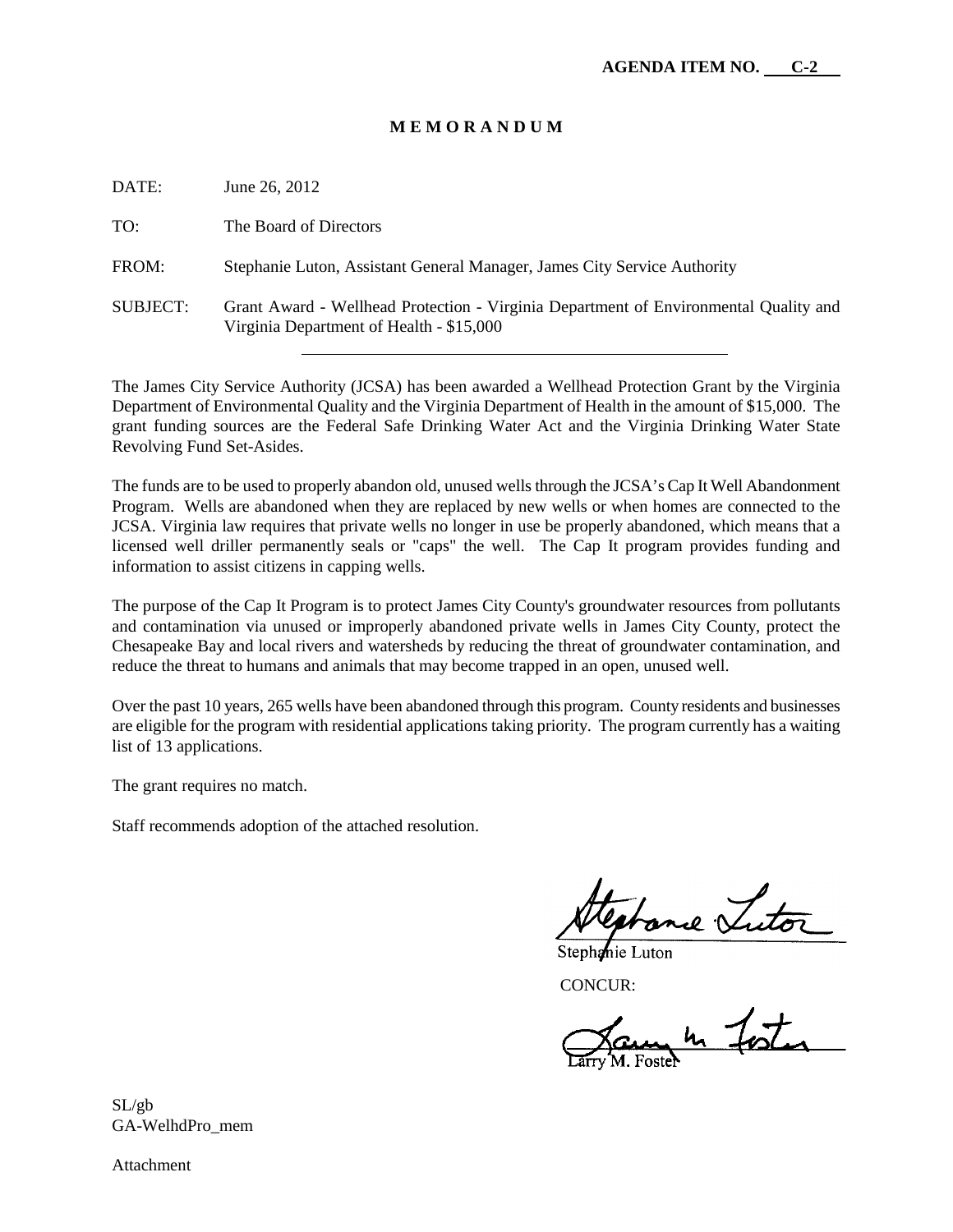# **R E S O L U T I O N**

# GRANT AWARD - WELLHEAD PROTECTION - VIRGINIA DEPARTMENT OF

## ENVIRONMENTAL QUALITY AND VIRGINIA DEPARTMENT OF HEALTH - \$15,000

- WHEREAS, the James City Service Authority (JCSA) has been awarded a Wellhead Protection Grant by the Virginia Department of Environmental Quality and the Virginia Department of Health in the amount of \$15,000; and
- WHEREAS, the funds are to be used to properly abandon old, unused wells through the JCSA's Cap It Well Abandonment Program; and
- WHEREAS, the grant requires no match.
- NOW, THEREFORE, BE IT RESOLVED that the Board of Directors of the James City Service Authority, James City County, Virginia, hereby authorizes the following budget appropriation to the Water Fund:

Revenue:

| Wellhead Protection Grant – FY 2013       | \$15,000 |
|-------------------------------------------|----------|
| Expense:                                  |          |
| Cap It Well Abandonment Program – FY 2013 | \$15,000 |

James G. Kennedy Chairman, Board of Directors

\_\_\_\_\_\_\_\_\_\_\_\_\_\_\_\_\_\_\_\_\_\_\_\_\_\_\_\_\_\_\_\_\_\_\_\_

ATTEST:

Robert C. Middaugh Secretary to the Board

\_\_\_\_\_\_\_\_\_\_\_\_\_\_\_\_\_\_\_\_\_\_\_\_\_\_\_\_\_\_\_\_

Adopted by the Board of Directors of the James City Service Authority, James City County, Virginia, this 26th day of June, 2012.

GA-WelhdPro\_res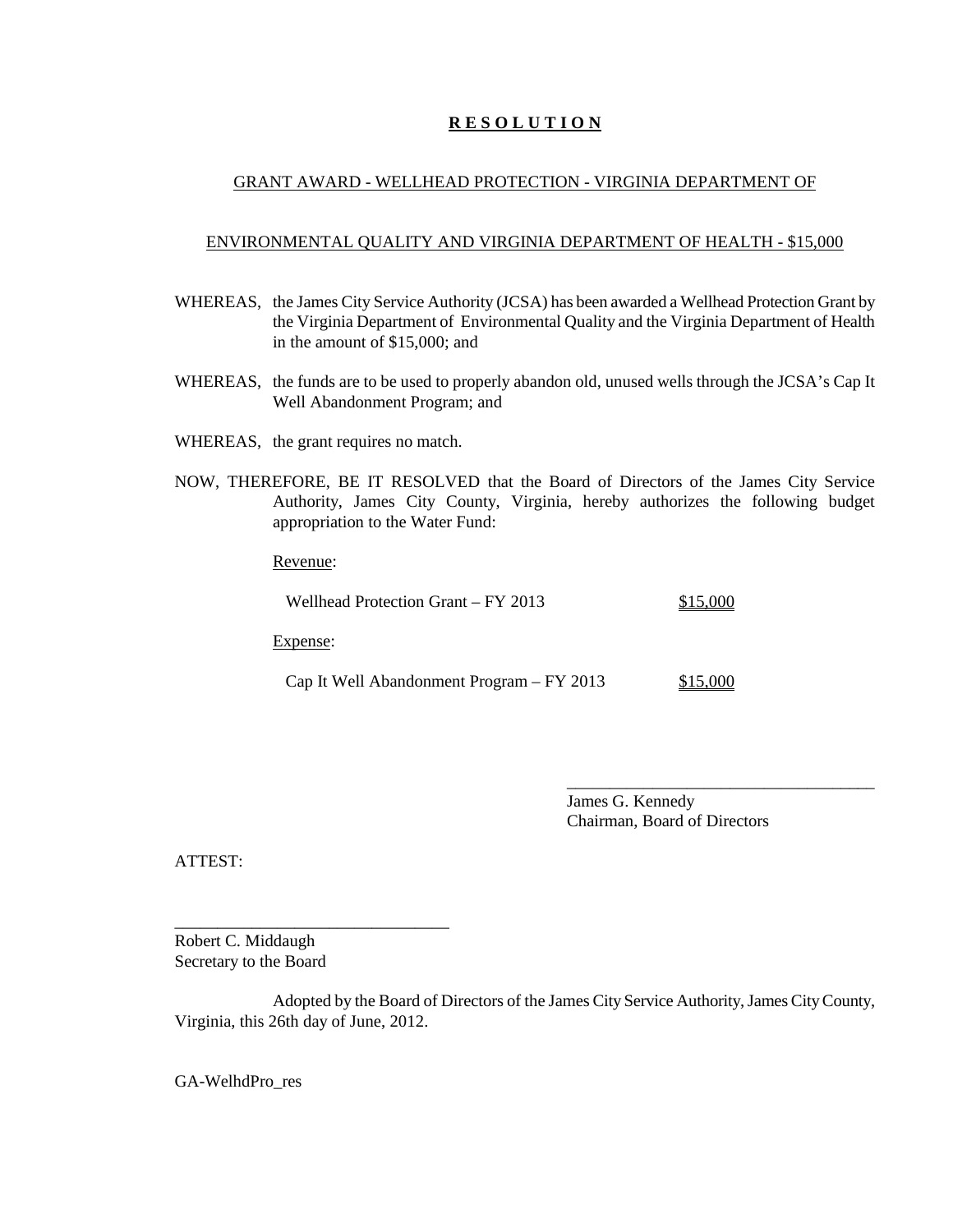# **MEMORANDUM COVER**

**Subject:** Appropriation - Hurricane Irene - \$378,639

**Action Requested:** Shall the Board appropriate insurance proceeds and expected Federal, State, and local funding for Hurricane Irene related expenditures and amend the FY 12 James City Service Authority (JCSA) Operating Budget?

**Summary:** The James City Service Authority (JCSA) received reimbursement from its insurance carrier and expects to receive reimbursement from the Federal Emergency Management Agency (FEMA) totaling \$378,639 for Hurricane Irene related expenses. FEMA claims are cost-shared by the Federal government at 75 percent, State government at 15 percent, and JCSA at 10 percent.

Staff recommends adoption of the attached resolution.

**Fiscal Impact:** Appropriation of FEMA reimbursement and insurance proceeds, and FY 12 Operating Budget Amendment.

| <b>FMS Approval, if Applicable:</b><br>Yes<br>No               |                                                           |  |  |  |
|----------------------------------------------------------------|-----------------------------------------------------------|--|--|--|
| <b>Assistant County Administrator</b>                          | <b>County Administrator</b>                               |  |  |  |
| Doug Powell                                                    | Robert C. Middaugh                                        |  |  |  |
| <b>Attachments:</b><br>Memorandum<br>Resolution<br>$2^{\circ}$ | <b>Agenda Item No.: C-3</b><br><b>Date:</b> June 26, 2012 |  |  |  |

ApprHIrene\_cvr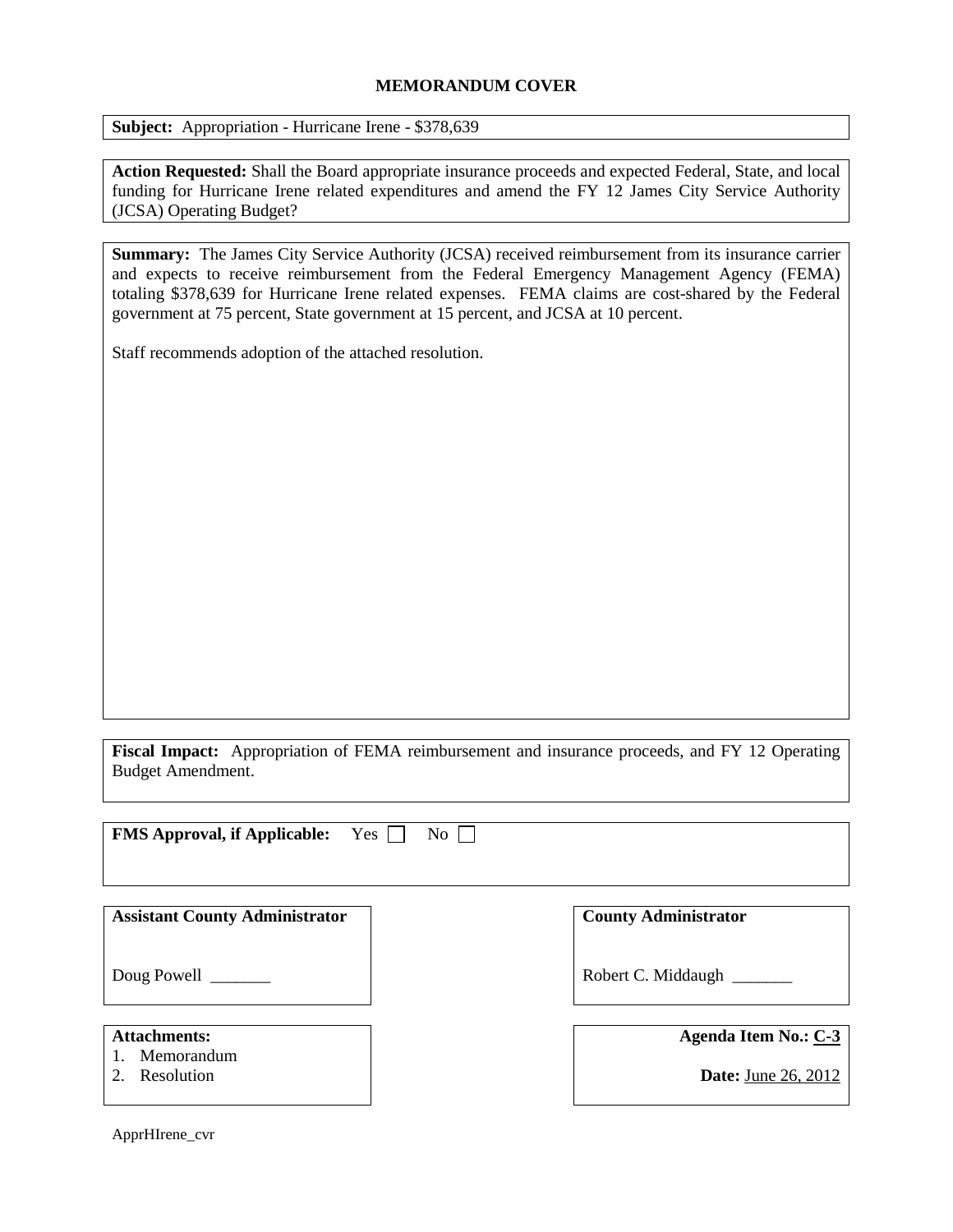# **M E M O R A N D U M**

| DATE:    | June 26, 2012                                                            |
|----------|--------------------------------------------------------------------------|
| TO:      | The Board of Directors                                                   |
| FROM:    | Stephanie Luton, Assistant General Manager, James City Service Authority |
| SUBJECT: | Appropriation – Hurricane Irene – \$378,639                              |

Hurricane Irene caused heavy rains and high winds in August 2011 in James City County. Emergency protective measures were taken to save lives, protect public health, safety, and improve property. Damage to James City Service Authority (JCSA) facilities occurred and repairs have been completed.

The JCSA received reimbursement from its insurance carrier and expects to receive reimbursement from the Federal Emergency Management Agency (FEMA) totaling \$378,639. FEMA claims are cost-shared by the Federal government at 75 percent, State government at 15 percent, and JCSA at 10 percent. Insurance reimbursement totaled \$122,852 (\$9,000 deductible) for the following items: Lift Station 4-1 repair (\$77,816), elevated sewer bridge repair (\$31,768) and tree removal at various sites (\$22,268). Expected FEMA reimbursement totaled \$255,787 for the following items: generator run time (\$200,064), emergency protective measures (\$27,987), permanent repairs at various facilities (\$17,736) and elevated sewer bridge repair (\$10,000). The expected FEMA reimbursement total includes the \$9,000 insurance deductible.

Attached is a resolution that appropriates all insurance proceeds and Federal, State, and local funding for Hurricane Irene related expenditures and amends the FY 12 JCSA Operating Budget.

Staff recommends adoption of the attached resolution.

ne Zuto

Stephanie Luton

CONCUR:

in fost

SL/nb ApprHIrene\_mem

**Attachments**